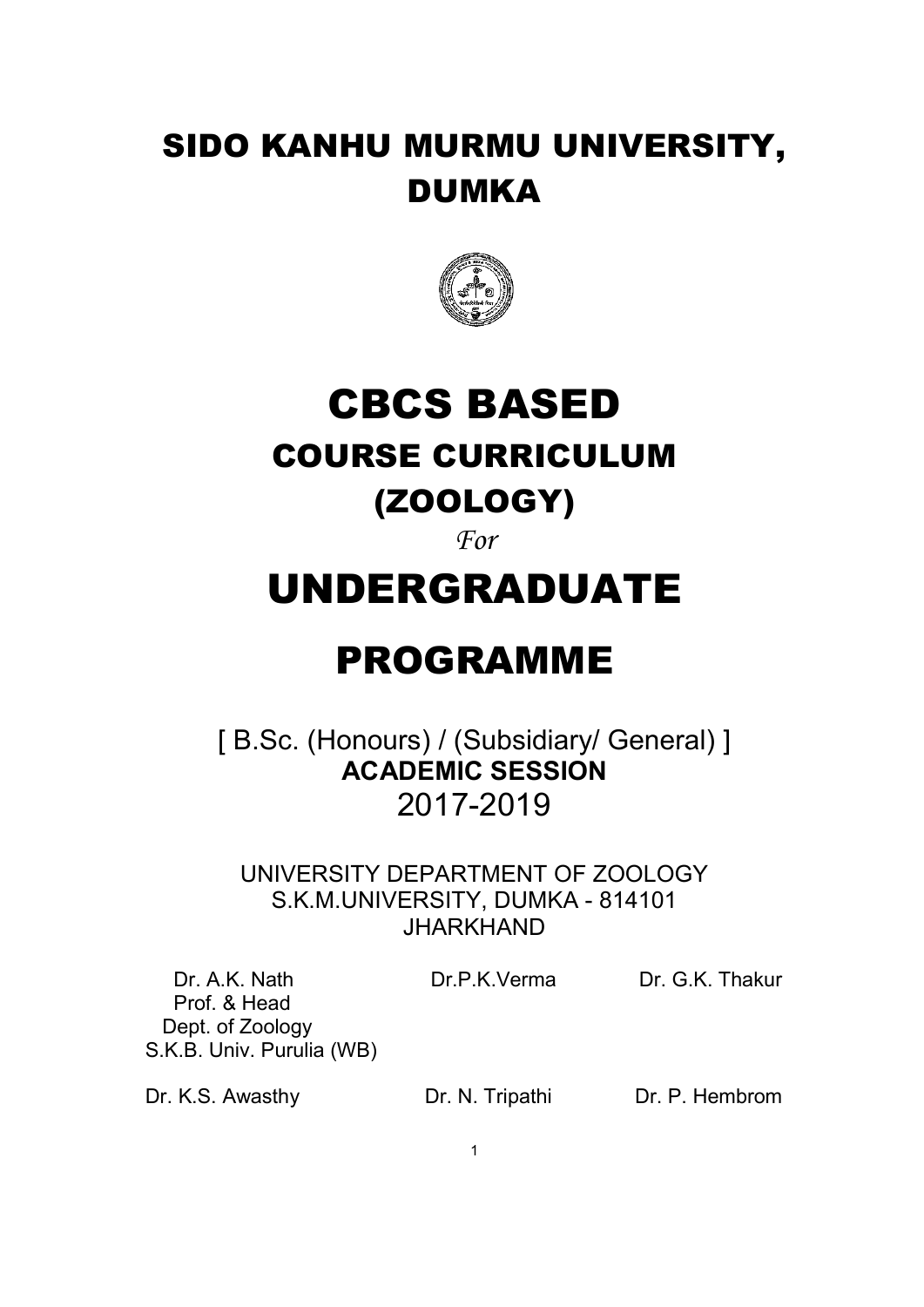### **B.Sc. ZOOLOGY (HONOURS) SEMESTER SYSTEM (S.K.M.UNIVERSITY, DUMKA)**

## **ABSTRACT OF SYLLABUS OF CORE SUBJECT (3 YR DEGREE COURSE UNDER SEMESTER SYSTEM)**

|             | <b>SEMESTER</b> | <b>THEORY</b>               |                                                                                                                   |     |                                                 | <b>TOTAL</b>                |
|-------------|-----------------|-----------------------------|-------------------------------------------------------------------------------------------------------------------|-----|-------------------------------------------------|-----------------------------|
| <b>YEAR</b> |                 | <b>PAPER</b><br><b>CODE</b> | <b>FULL</b><br><b>MARK</b><br><b>COURSE TITLE</b><br>s                                                            |     | <b>PRACTICAL</b><br><b>FULL</b><br><b>MARKS</b> | <b>MARK</b><br>s<br>$(T+P)$ |
|             | Sem-1           | ZOO-101C                    | Animal diversity(Non chordates)-1<br>75<br>(A) Animal Diversity(Non<br>chordates(-2<br>75<br>(B) Animal behaviour |     | 50                                              | 200                         |
| 1st         |                 | ZOO-<br>102C                |                                                                                                                   |     |                                                 |                             |
|             | Sem-II          | ZOO-<br>203C                | <b>Animal Diversity(Chordates)</b>                                                                                | 75  |                                                 |                             |
|             |                 | ZOO-204C                    | (A) Comparative Anatomy of<br>vertebrates<br>(B) Ecology & Environmental<br><b>Biology</b>                        | 75  | 50                                              | 200                         |
|             | Sem-III         | ZOO-305C                    | (A) Biostatistics<br>75<br>(B) Evolution<br>75                                                                    |     | 50                                              | 200                         |
|             |                 | ZOO-306C                    | <b>Biochemistry</b>                                                                                               |     |                                                 |                             |
| 2nd         | Sem-IV          | ZOO-407C                    | (A) Palaeontology<br>(B) Genetics                                                                                 | 75  | 50                                              | 200                         |
|             |                 | ZOO-408C                    | <b>Molecular Biology</b>                                                                                          | 75  |                                                 |                             |
|             |                 | ZOO-509C                    | (A) Toxicology<br>(B) Biotechnology<br>(C) Zoogeography                                                           | 100 |                                                 |                             |
|             | Sem-V           | ZOO-510C                    | <b>Endocrinology &amp; Reproductive</b><br><b>Biology</b>                                                         | 100 |                                                 | 400                         |
| 3rd         |                 | ZOO-511C                    | <b>Cell Biology</b>                                                                                               | 100 |                                                 |                             |
|             |                 | ZOO-512C                    | (A) Practical - 75<br>(B) Project - 25                                                                            |     | 100                                             |                             |
|             | Sem-VI          | ZOO-613C                    | (A) Applied & Economic zoology<br>(B) Immunology                                                                  | 100 |                                                 |                             |
|             |                 | ZOO-614C                    | <b>Mammalian Physiology</b><br>100                                                                                |     |                                                 | 400                         |
|             |                 | ZOO-615C                    | Developmental Biology                                                                                             | 100 |                                                 |                             |
|             |                 | ZOO-616C                    | (A) Practical $-75$<br>(B) Project - 25                                                                           |     | 100                                             |                             |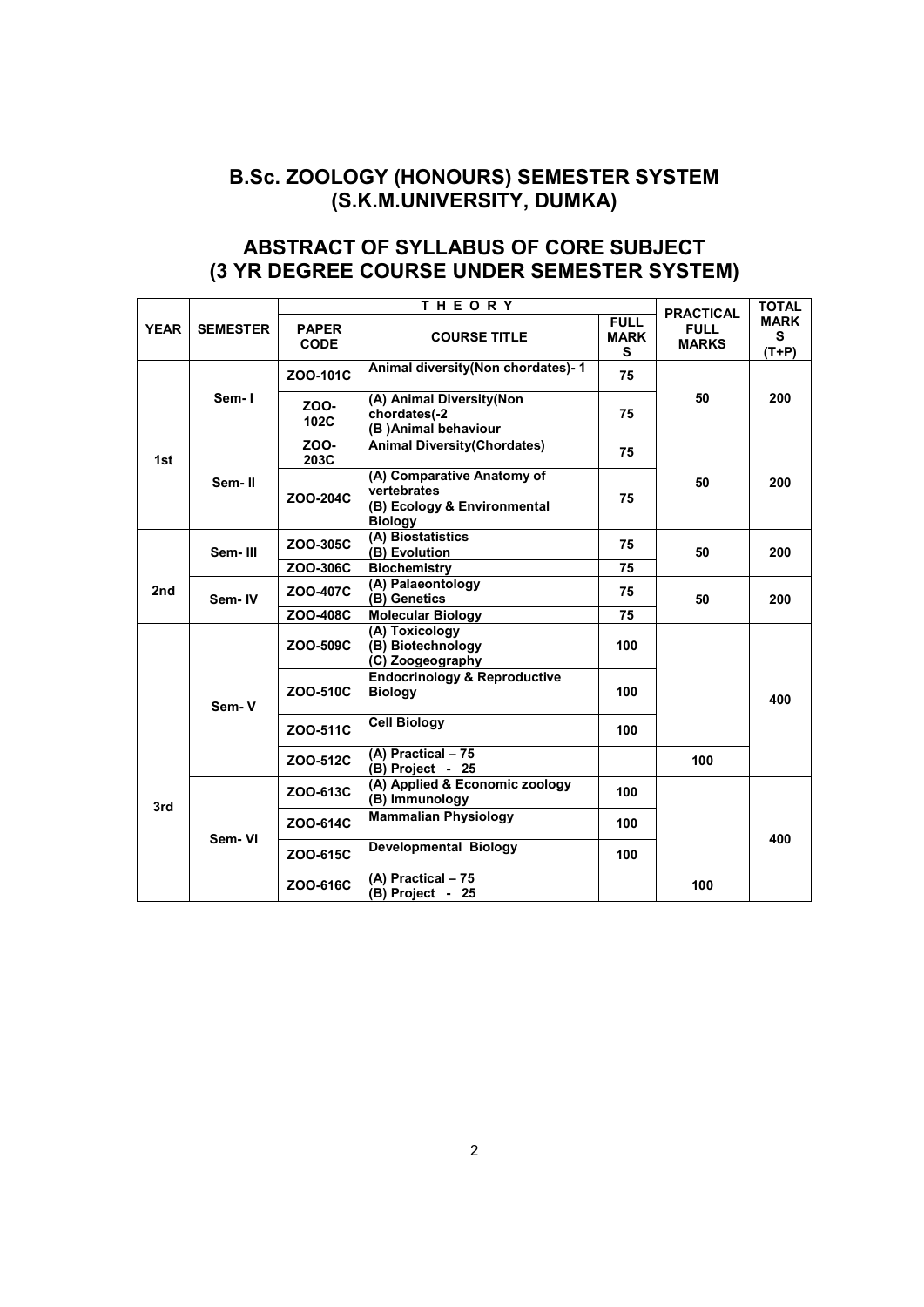### **T H E O R Y: E N D S E M E S T E R E X A M I N A T I O N Pattern of questions & Distribution of Marks**

| Group | <b>Theory</b><br><b>Full Marks: 75</b><br>Time: 3 hours | <b>Theory</b><br><b>Full Marks: 100</b><br>Time: 3 hours |
|-------|---------------------------------------------------------|----------------------------------------------------------|
| A     | <b>Objective Type Multiple Choice</b>                   | Objective Type Multiple Choice                           |
|       | Questions:                                              | Questions:                                               |
|       | $10 \times 2 = 20$ Marks                                | $10 \times 2 = 20$ Marks                                 |
| в     | <b>Short Answer Type Questions</b>                      | <b>Short Answer Type Questions</b>                       |
|       | Five questions (Out of ten                              | Five questions (Out of ten questions)                    |
|       | questions)                                              | $5 \times 8 = 40$                                        |
|       | $5 \times 5 = 25$                                       |                                                          |
|       | Long Answer Type Questions                              | Long Answer Type Questions                               |
|       | Two questions (Out of Four                              | Two questions (Out of Four Questions)                    |
|       | Questions)                                              | 2 x 20 40 Marks                                          |
|       | $2 \times 15 = 30$ Marks                                |                                                          |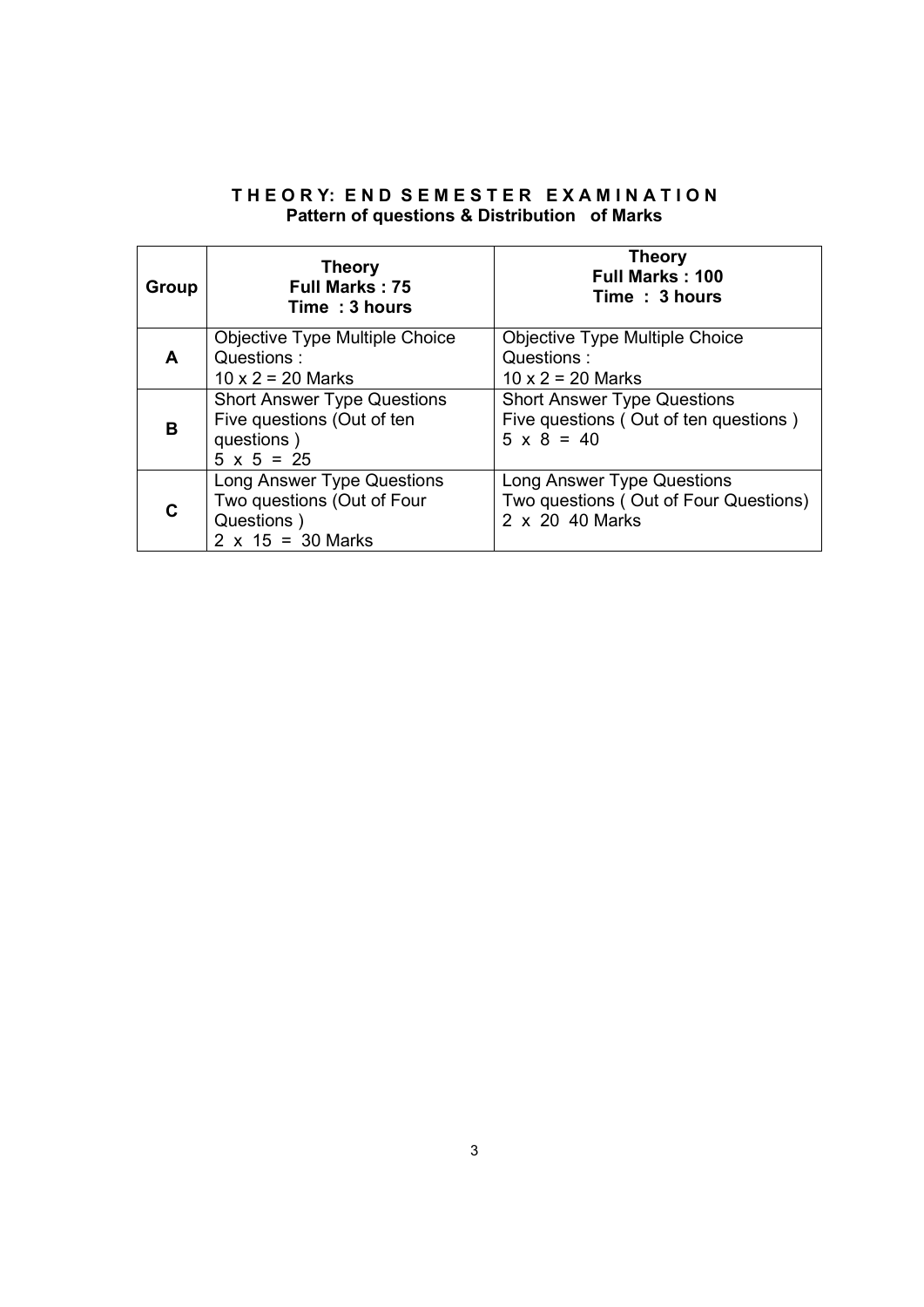#### **P R A T I C A L (HONOURS): END SEMESTER EXAMINATION**

#### **SEMESTER : IST Full Marks : 50 Time : 3hrs SEMESTER : IIND Full Marks : 50 Time : 3 hrs** SN | Model of questions | Marks 1 Dissection 10 2 Mounting 5 3 Spotting(Slides 4 +Specimen 2) 12 4 Animal Behaviour 8<br>5 Viva 5 5 Viva 6 Collection/Record 10<br>TOTAL 50 **TOTAL** SN | Model of questions | Marks 1 Dissection 10 2 Mounting 5<br>3 Spotting (Slides 4 + Specimen 2) 12 3 Spotting(Slides 4 +Specimen 2) 12 4 Ecology &Environmental biology:1exp 8<br>5 Viva 5 5 Viva 5 6 Collection/Record 10<br>TOTAL 50 TOTAL 50 **SEMESTER : IIIRD Full Marks : 50 Time : 3 hrs SEMESTER : IVTH Full Marks : 50 Time : 3 hrs** SN | Model of questions | Marks 1 Biostatistics 10<br>2 Evolution 5 2 Evolution 5<br>3 Osteology-2 8 Osteology-2 4 Biochemistry:1exp 12<br>5 Viva 5 5 Viva 5 6 Collection/Record 10<br>TOTAI 50  $\frac{5}{6}$ TOTAL SN | Model of questions | Marks 1 Palaeontology 10<br>2 Genetics 10 2 Genetics 10<br>3 Molecular biology 5 Molecular biology 4 Osteology -2 10<br>5 Viva 5 Viva<sup>1</sup> 6 Collection/Record 10<br>TOTAL 50  $\frac{1}{\sqrt{1}}$ **SEMESTER : VTH Full Marks : 100 Time : 3Hrs (A)Practical – 75 (B)Project - 25 SEMESTER : VITH Full Marks :100 Time : 3 Hrs (A)Practical – 75 (B)Project - 25** SN Model of questions Marks 1 Endocrinology &Reproductive biology 15 2 Biotechnology 10<br>3 Toxicology 15 3 Toxicology 15<br>4 Cell biology 15 4 Cell biology 15<br>5 Viva 10 Viva 6 Collection/Record 10 TOTAL 75 PROJECT 25 SN Model of questions Marks<br>1 Applied economic zoology 15 1 Applied economic zoology<br>2 Immunology 10 2 Immunology<br>3 Mammalian 3 Mammalian physiology 15<br>4 Developmental biology 15 Developmental biology 5 Viva 10 6 | Collection/Record | 10  $\begin{array}{c|c}\n\hline\n\text{TO T AL} & \text{75} \\
\hline\n\text{ECT} & \text{25}\n\end{array}$ **PROJECT**

#### **MODEL OF QUESTIONS & DISTRIBUTION OF MARKS**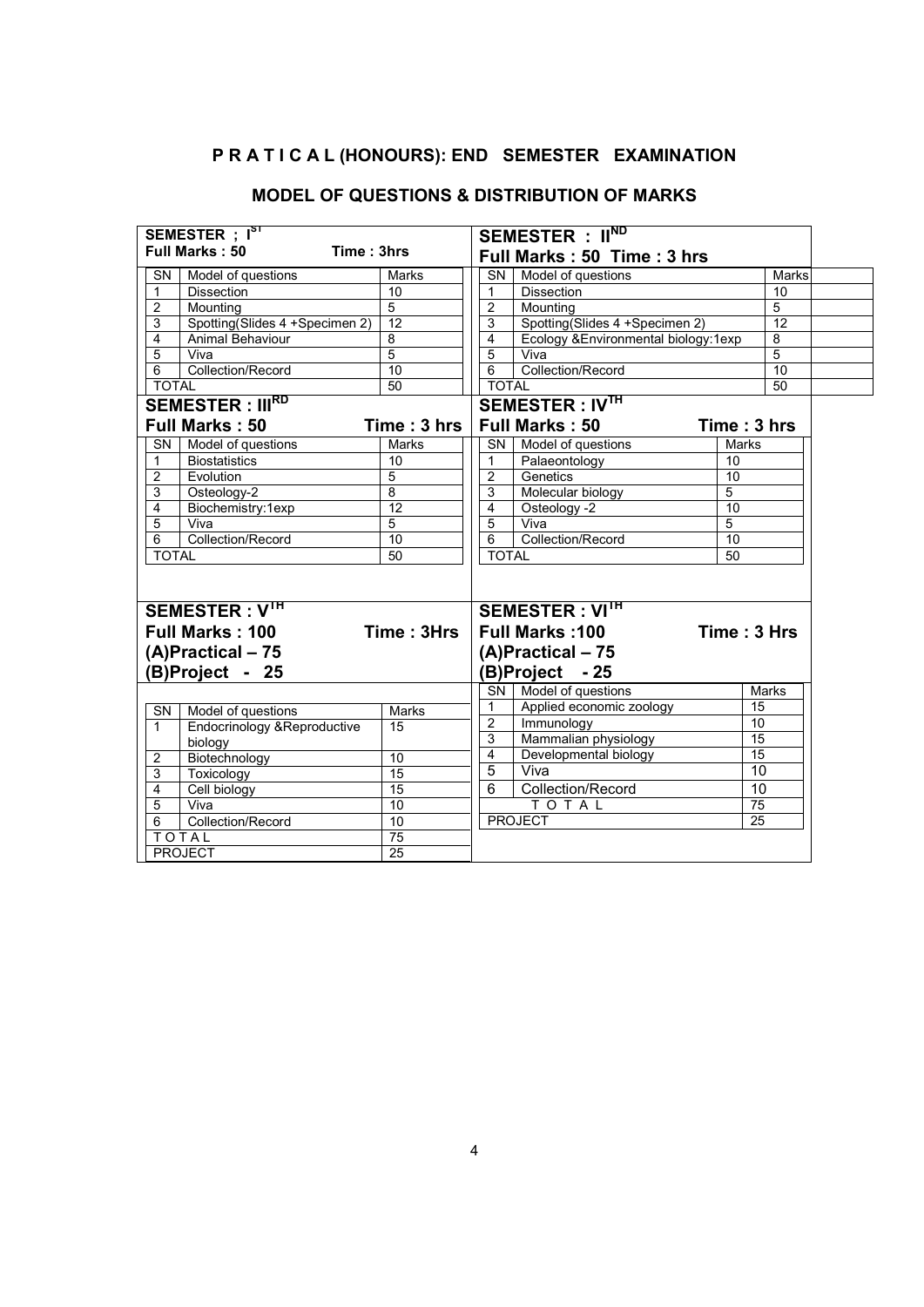#### **S.K.M.University, Dumka B.Sc: ZOOLOGY (HONOURS) SEMESTER SYSTEM**

**1st year** 

**Semester – I**

**THEORY (CORE)**

**Paper- 1ST (ZOO – 101C) Full Marks: 75**

#### **Animal diversity (Non chordates): I**

- 1. Preliminary knowledge of classification of Non-chordates.
- 2. Protozoa

(i)Type study- Entamoeba histolytica

- (ii) Nutrition and Reproduction in protozoa
- 3. Porifera-
	- (i) Type study- Scypha
	- (ii) Canal system in Porifera.
- 4. Coelenterata
	- (i) Type study-Obelia
	- (ii) Coral and coral reef formation.
- 5. Ctenophora: General organization and affinities of Hormiphora
- 6. Helminthes.
	- (i) Type study-Faciola hepatica,Wuchereia bancrofti
	- (ii) Parasitic adaptations.
- 7. Annelida:
	- (i) Type study: Leech
	- (ii) Coelom & Excretory system in annelids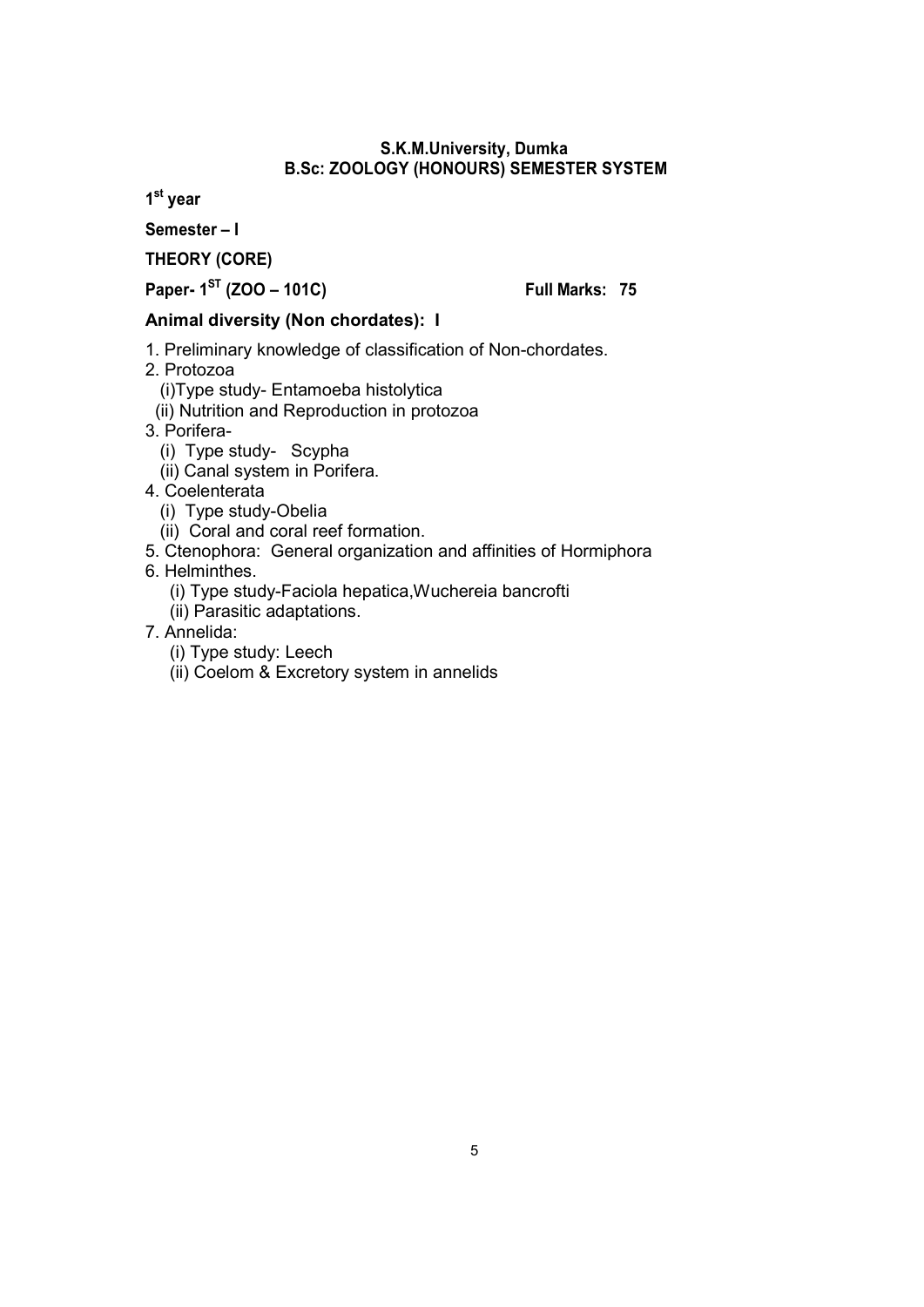**Paper – 2nd (ZOO – 102C) Full Marks: 75**

#### **A. Animal diversity (Non chordates) : II**

- 1. Mollusca
	- (i) Type study- Pila
	- (ii) Torsion and detorsion in Gastropods
- 2. Arthropoda
	- (i) Type study- Peripatus
	- (ii) Crustacean larvae
	- (iii) Mouth parts in insects.
- 3. Echinodermata
	- (i) Type study -Asterias
	- (ii) Larval forms of Echinoderms
	- (iii) Water vascular system in Echinoderms
- 4. Hemichordata- General characters and affinities.

#### **B. Animal behaviour**

- 1. Scope and concept of animal behaviour
	- 2. Innate and learned behaviour
	- 3. Social behaviour in insects(a) Honey bee(b)Termites
	- 4. Parental care in fishes
	- 5. Parental care in amphibians
	- 6. Nesting and brooding behaviour in birds

#### **P R A C T I C A L FULL MARKS: 50**

#### **List of Practical**

#### **1. Dissections**

- Earthworm:- Alimentary canal, Nervous system
- Pila : Nervous system
- Prawn: Nervous system

#### **2. Mounting**

- Coelenterata- Obelia
- Earthworm :-Setae,Spermathecae,Ovary,Septal nephridia
- Arthropoda :- statocyst of Prawn
- Mollusca :- Osphradium,Radula-Pila, statocyst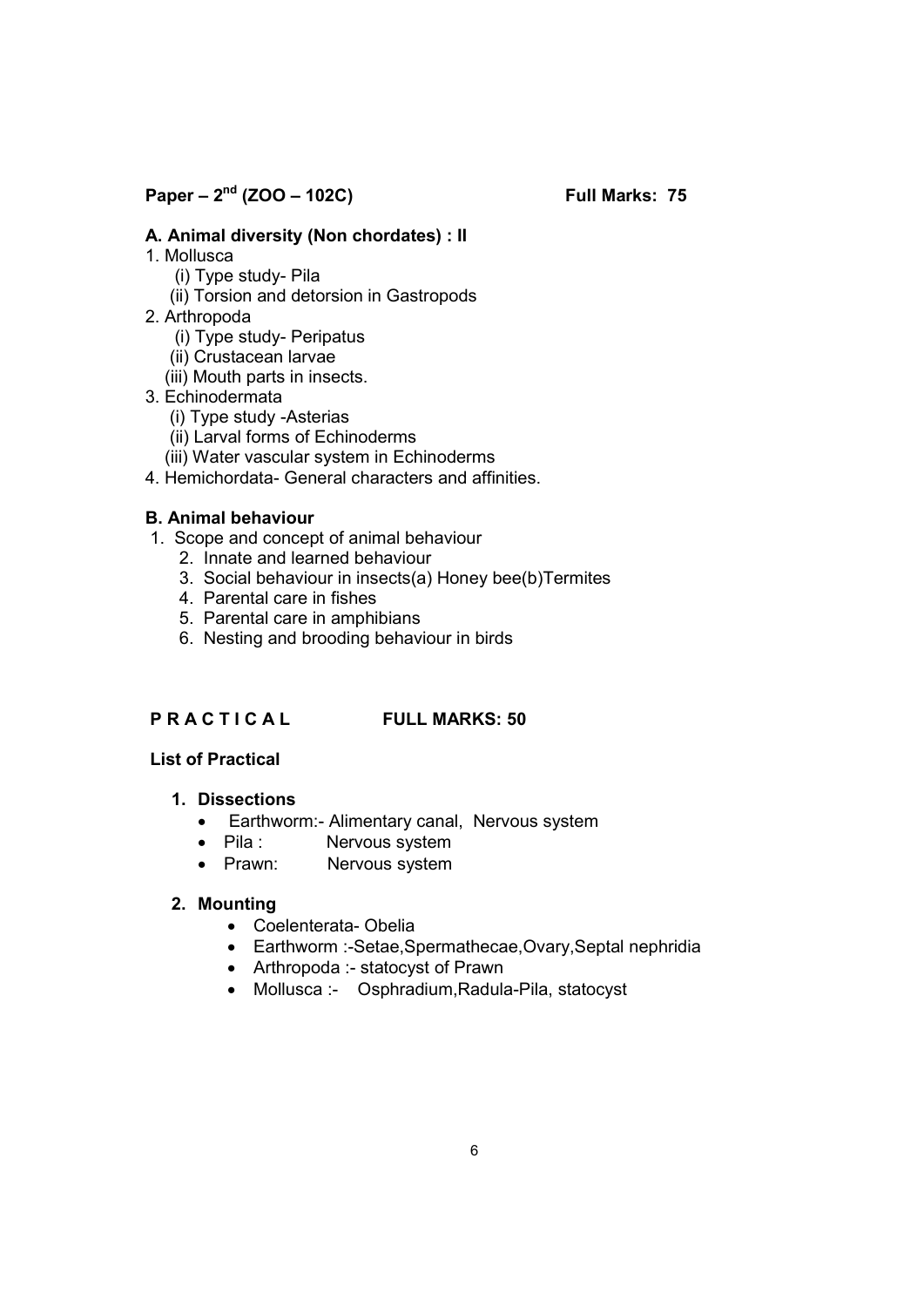#### **3. Study of Microscopic Slides**

- Protozoa- Amoeba, Entamoeba, Euglena,Vorticella, Plasmodium,Paramecium.
- Porifera : Sycon, Spicules
- Coelentrata : Hydra ,Obelia
- Helminthes: Ascaris : T.S Body wall (Male , Female ),Larvae of F.hepatica
- o Annelida- Earthworm:T.S-through pharynx,gizzard,spermatheca,seminal vesicles
- o Arthropoda: Crustacean -Nauplius,Zoea,Megalopa,Mysis,(Larva) Cyclops,Cypris,Daphnia
- o Hemichordata: T.S.through branchiogenital region of Balanoglossus,M.L.S.through anterior part of Balanoglossus

### **4. Study of Museum Specimens**

- o Porifera: Sycon
- o Coelentrat : Aurelia, Porpita, Physalia, Valela, Metridium, Tubipora
- o Ctenophora : Hormiphora
- o Helminthes : Taenia solium,Fasciola hepatica,Ascaris
- o Annelida: Neries,AphroditeSipunculus
- Arthropoda: Limulus,Sacculina,Julus,Praying mantis,Dragon fly
- Mollusca :- Chiton,Cypraea,Sepia,Pecten ,Octopus.
- Echinodermata:-Star fish,Cucumaria
- Hemichordata : Balanoglossus

### **5. Animal behaviour**

- o Study of specimens showing parental care in fishes /amphibia
- o 2. Comment upon models of animal behaviour
- o Study trip to Zoo for observing behaviour of animals.
- o Field survey of animal behaviour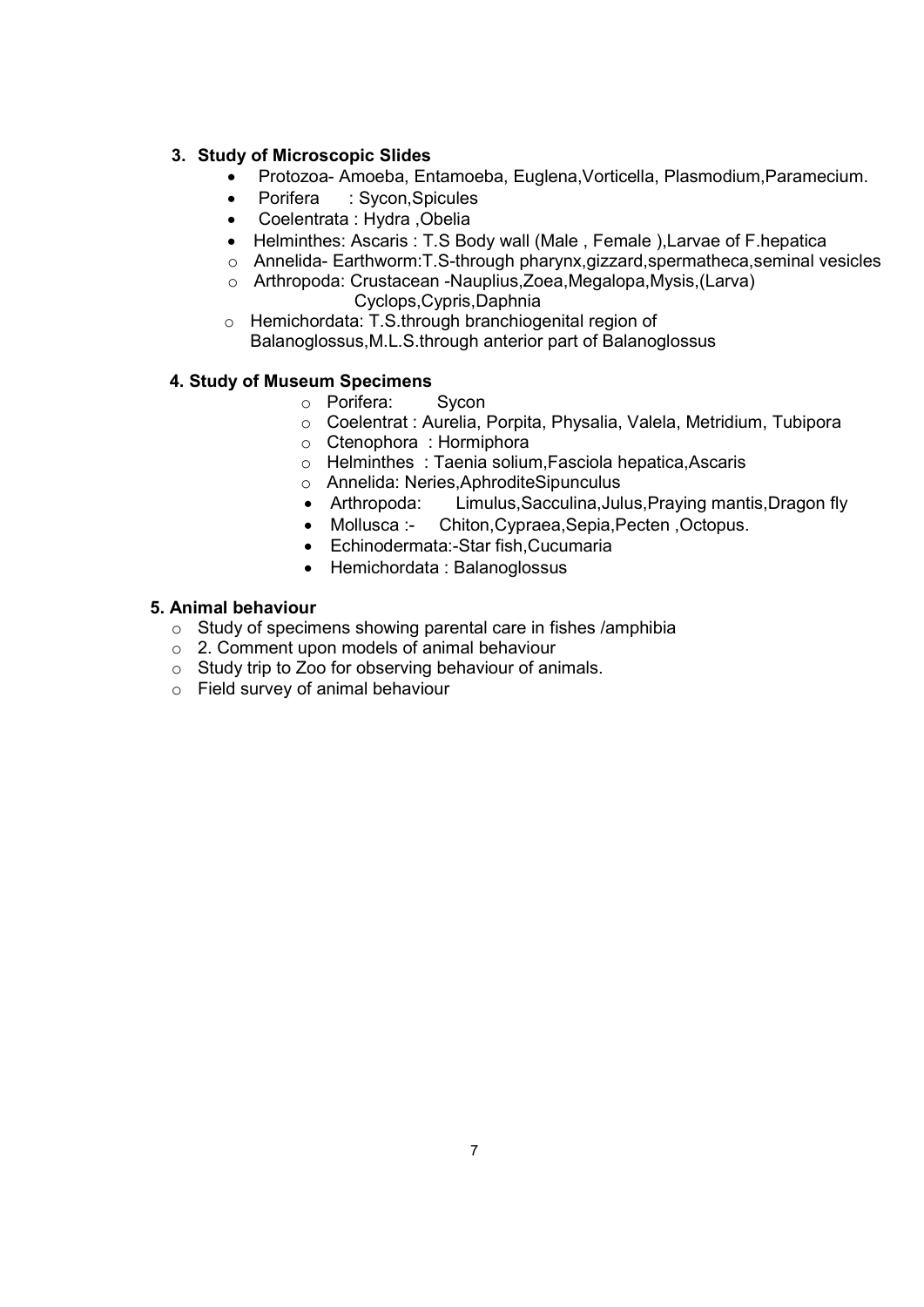**Semester – II** 

**THEORY (CORE)**

**Paper- 3rd (ZOO – 203C) Full Marks: 75**

#### **Animal Diversity-Chordates**

- 1. Origin and general characters of chordates.
- 2. Outline Classification of chordates
- 3. Protochordata-General organisation of Urochordates and Cephalochordates.
- 4. Agnatha-Petromyzon-general organisation.
- 5. Fishes- (i) Type study- Scoliodon
	- (ii) Dipnoi-general organisation and affinities.
- 6. Amphibia-Origin and evolution of amphibian
- 7. Reptilia- Origin and evolution of reptiles
- 8. Aves-(i) Origin of birds (ii) Flight adaptation.

9. Mammals-General organisation, distribution and affinities of Prototheria and metatheria.

# **PAPER: 4TH (ZOO – 204C) FULL MARKS: 75**

#### **A.Comparative anatomy of vertebrates**

Integument, Heart, Aortic arches, Urinogenital system and Brain.

#### **B. Ecology and Environmental Biology**

- 1 .Concept of Ecology and Environmental Biology.
- 2 .Concept of Biosphere(Lithosphere,Hydrosphere and Atmosphere).
- 3 .Ecosystem-Definition,structure and function of a typical ecosystem.
- 4. Major ecosystems of the world.5.Biogeochemical cycles.
- 5 .Concept of flow of energy in an ecosystem.
- 6 .Biogeochemical cycles.
- 7. Community structure and ecological sucession.
- 8. Concept of global warming and its remedies.
- 9. Wild life management.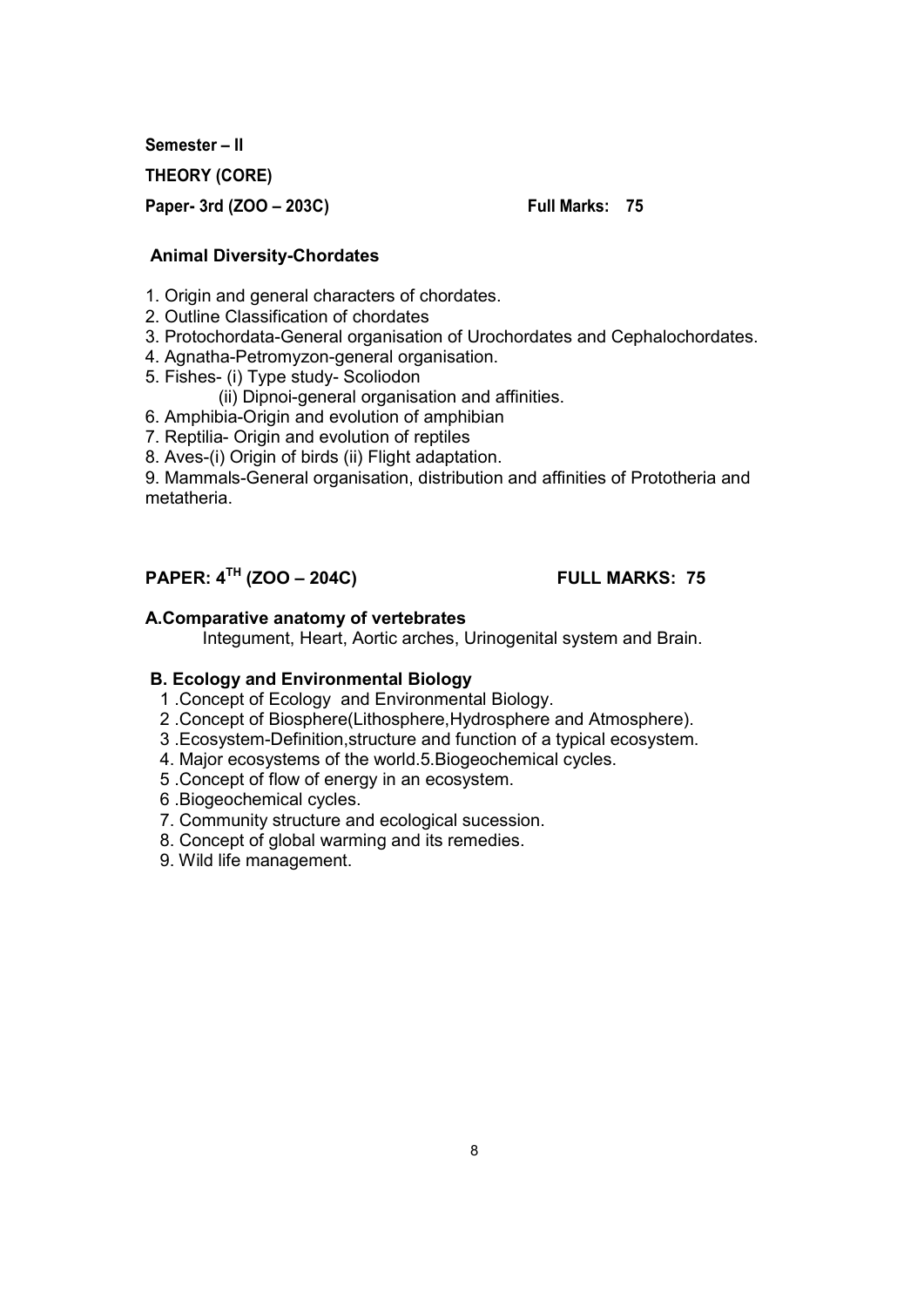#### **P R A C T I C A L**

#### **FULL MARKS: 50**

#### **List of Practical**

#### **1. DISSECTION**I.

- o Scoliodon: Afferent and efferent blood vessels, Cranial nerves( $5<sup>th</sup>$ ,  $7<sup>th</sup>$ ,  $9<sup>th</sup>$ ,  $10<sup>th</sup>$ )
- o Bony fish-(Video graphic demonstration)
- o General anatomy- Pigeon( CD-Rom orVideo graphic demonstration)
- o Rat :General anatomy(CD-Rom or Video demonstration or Model or casts

#### **2. MOUNTING**

- o FISH:-Placoid, Cycloid, Ctenoid and Rhomboid Scales, Ampula of Lorenzini.
- o Aves :-Feathers, Pecten of pigeon (Still photographs on TV or Computer monitor demonstration

#### **3. STUDY OF PERMANENT SLIDES**

- o **Amphioxux**:- W.M.,T.S. Pharynx,Intestine,Caudal region
- o **Fish : scales (w.m)**
- o Mammals : Skin, Stomach, Intestine, Liver, Kidney, Ovary, Testis,Spinal cord

### **4. STUDY OF MUSEUM SPECIMENS**

- o Urochordata :- Herdmania
- o Cyclostomes :- Petromyzon
- o Fishes : Torpedo,Hammer headed shark,Hippocampus,Exocoetus,Sucking fish, Anabas testudeneus,Channa punctatus,Clarias batrachus,Heteropneustesfossilis,Catla catla,Labeo rohita,
- o Amphibia : Ichthyophis,Axolotl larva,Salamandra,Hyla,Alytes
- o Reptilia :Tortoise, Sphenodon,Chameleon,DracoPython,Bungarus,Naja,Sea snake
- o Aves- Owl, Pigeon
- o Mammal- Bat

#### **5. Ecology and Environmental Biology**

- o General ecological survey of- Pond, Riverine, Grass land, Forest ecosystems of your locality.-survey report
- o Limnological studies of Pond- Temperature, pH,Dissolved oxygen turbidity Plank tonic studies
- o Community structure analysis of grassland
- o Physical characteristics of soil sample
- o Moisture and water holding capacity of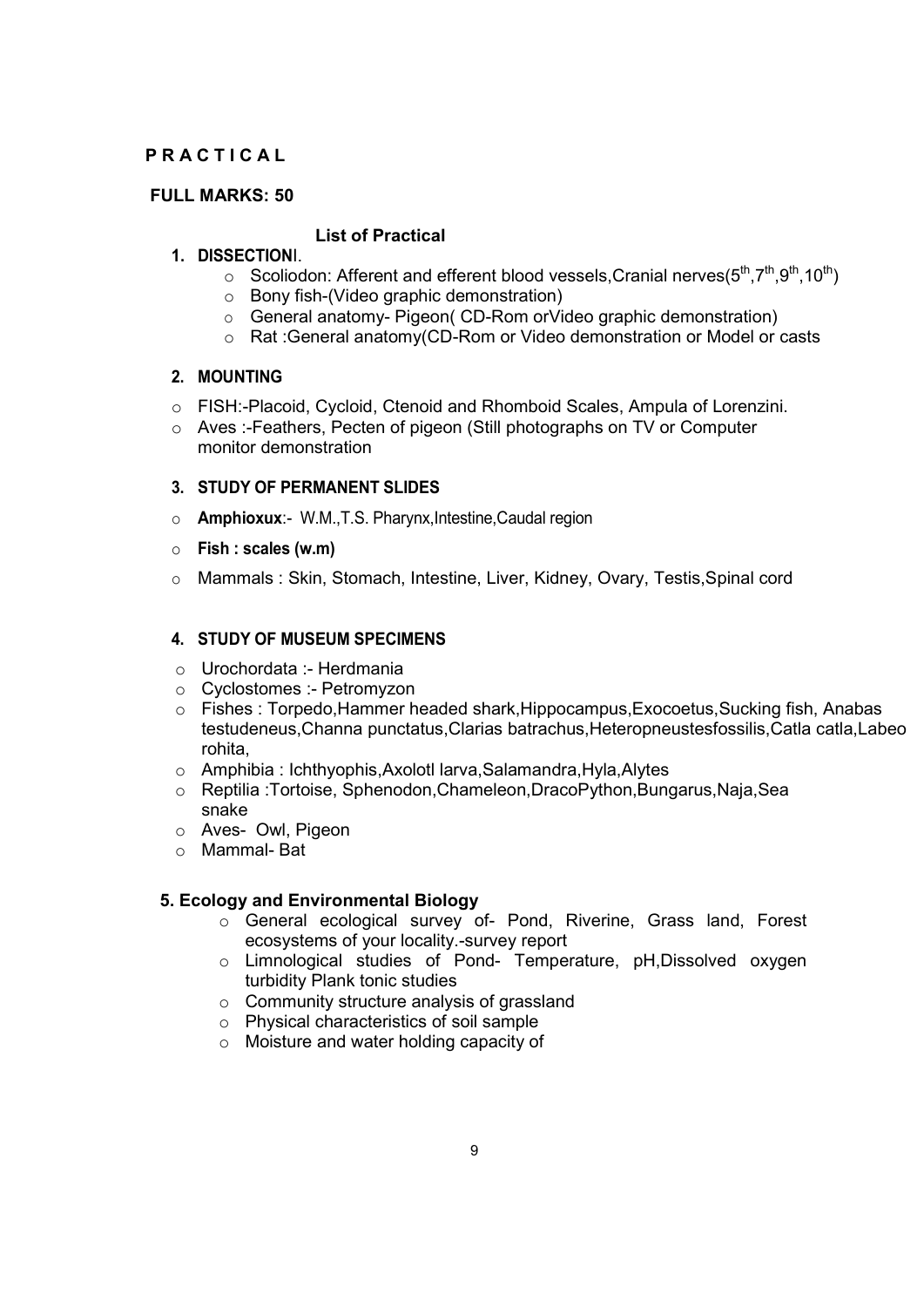**2nd year** 

**Semester – III**

#### **THEORY (CORE)**

**Paper- 5th <sup>T</sup> (ZOO – 305C) Full Marks: 75**

#### **A. Biostatistics**

- 1. Concept and scope of biostatistics.
- 2. Normal distribution and mean,mode and median
- 3. Standard deviation and standard error.
- 4. Students 't'test
- 5. Chi square test.

#### **B. Evolution**

- 1. Origin and evolution of life on earth
- 2. Concept and theories of evolution-Lamarckism,NeoLamarckism,Darwinism and Neo Darwinism.
- 3. Synthetic theory of evolution
- 3. Causes of hereditary variations and role in evolution.
- 4. Concept of isolating mechanism and its role in evolution.
- 5. Speciation and natural selection.

**Paper- 6th (ZOO – 306C) Full Marks: 75**

### **Biochemistry**

- 1. Carbohydrates- structure, classification and significance
- 2. Protein -Structure, classification and significance.
- 4. Lipids- structure, classification and significance.
- 5. Amino acids-structure and properties.
- 6. Enzymes-Classification, nature and mechanism of action.
- 7. Vitamins-Discovery, sources and deficiency states.

8. Metabolic pathways-Glycolysis, glycogenesis, Gluconeogenesis, Krebs cycle, β oxidation of fatty acids.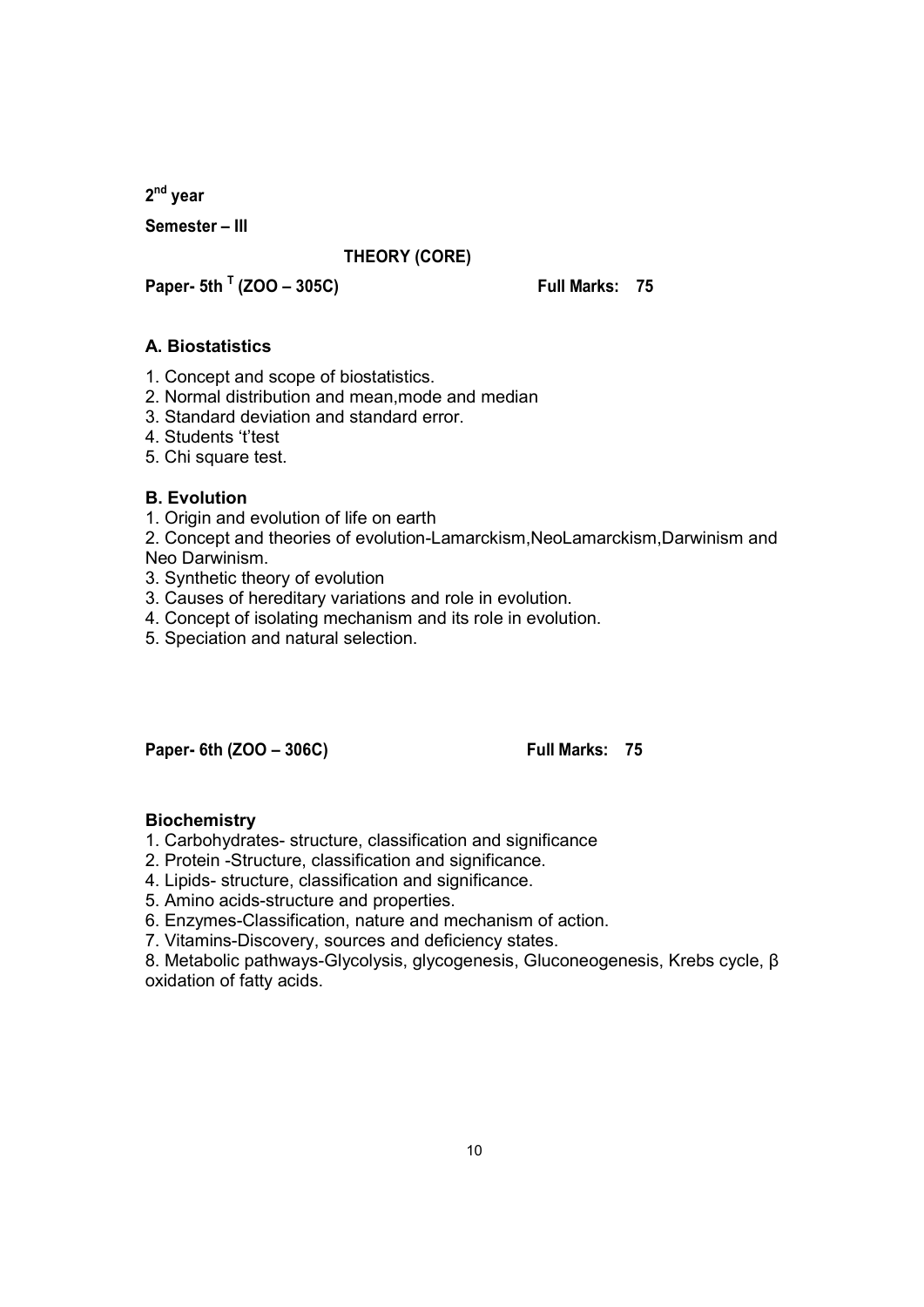#### **P R A C T I C A L**

**FULL MARKS: 50 LIST OF PRACTICALS**

**Biostatistics:**

**Calculation, evaluation and inter presentation of result on the basis of statistical analysis of the provided sample data (with the help of calculator)**

- 1. Arithmetic mean2. Mode 3. Median
- 4. Standard deviation and standard error 5. Students'-t test

#### **Evolution**

**1. Experiment showing Homology and analogy in wings of bird, bat and Butterfly**

- **2. Experiment showing serial Homology in appendages of Prawn.**
- **3. Experiment showing adaptive radiation in beak of birds**
- **4. Experiment showing adaptive radiation in feet of birds**
- **5. Experiment showing adaptive radiation in dentition of Mammal**

#### **OSTEOLOGY**

 **-Study of Vertebrae & Limb bones of Frog, Amphibia, Reptilia, Aves and Mammal**

#### **Biochemistry**

- 1. Tests for carbohydrates-Iodine test,Benedict's test
- 2. Tests for proteins-Biuret test,Millons test'
- 3. Tests for lipids-solubility test,Acrolein test,
- 4. Test for salivary amylase enzyme activity and impact of temperature and pH on salivary amylase activity.
- 9. Separation blood corpuscles and plasma by centrifugation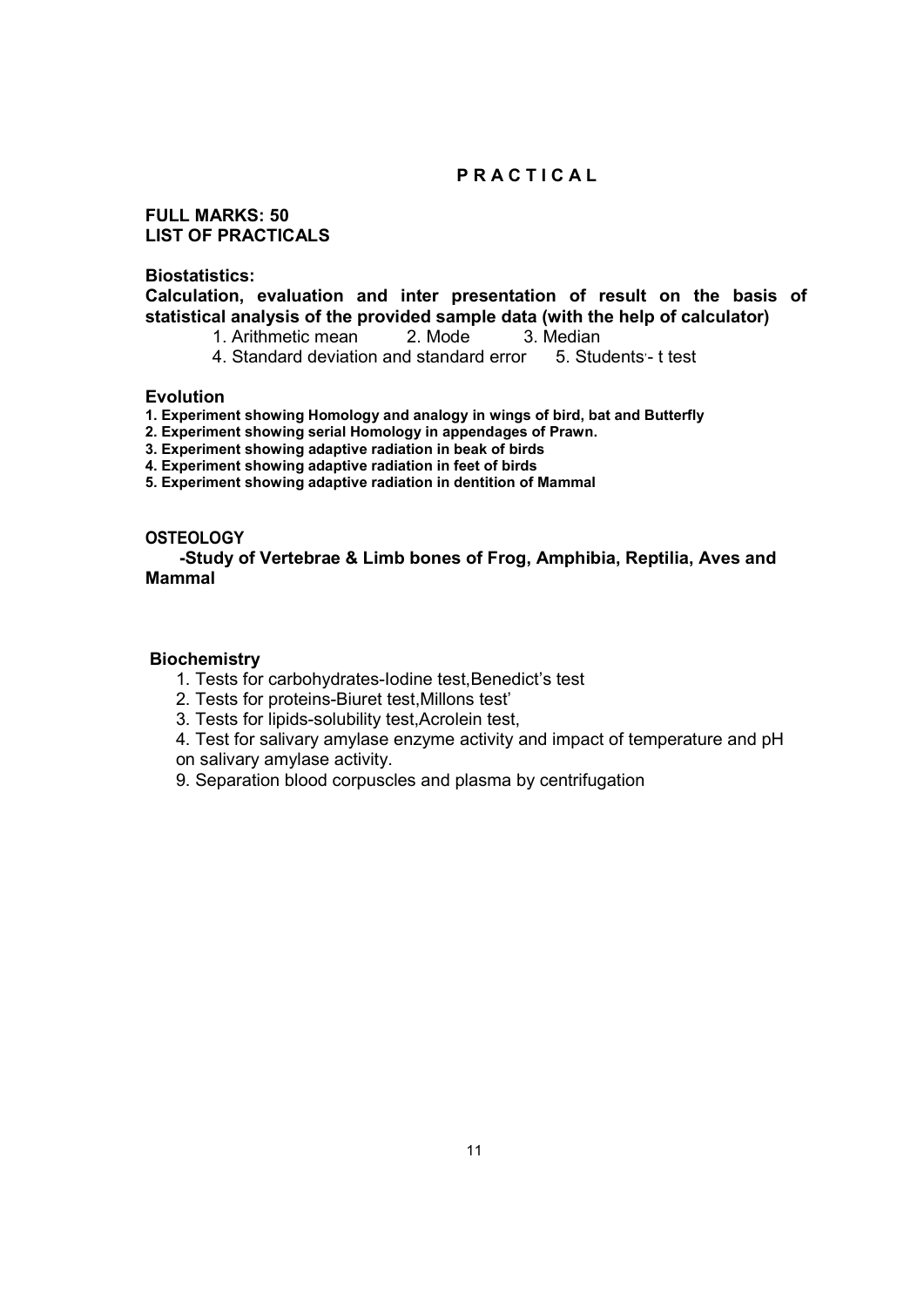**Semester – IV THEORY (CORE) Paper- 7TH (ZOO – 407C) Full Marks: 75**

#### **A. Palaeontology**

- 1. Fossils and methods of fossil formation.
- 2. Geological time scale and distribution of animals.
- 3. Phylogeny of horse
- 4. Phylogeny of Man.

#### **B. Genetics**

- 1. Concept of Mendelism and Mehdel's laws.
- 2. Linkage and Crossing over.
- 3. Cytoplasmic inheritance.
- 4. Chromosomal aberrations with cytological and genetic; manifestations.
- 5. Gene mutation.
- 6. Interaction of genes.

## **Paper- 8TH (ZOO – 408C) Full Marks: 75**

#### **Molecular Biology**

- 1. DNA-structure and types.
- 2. DNA-replication.
- 3. DNA damage and repair
- 4. RNA-its various types.
- 5. Transcription and genetic code.
- 6. Protein synthesis.
- 7. Regulation of gene expression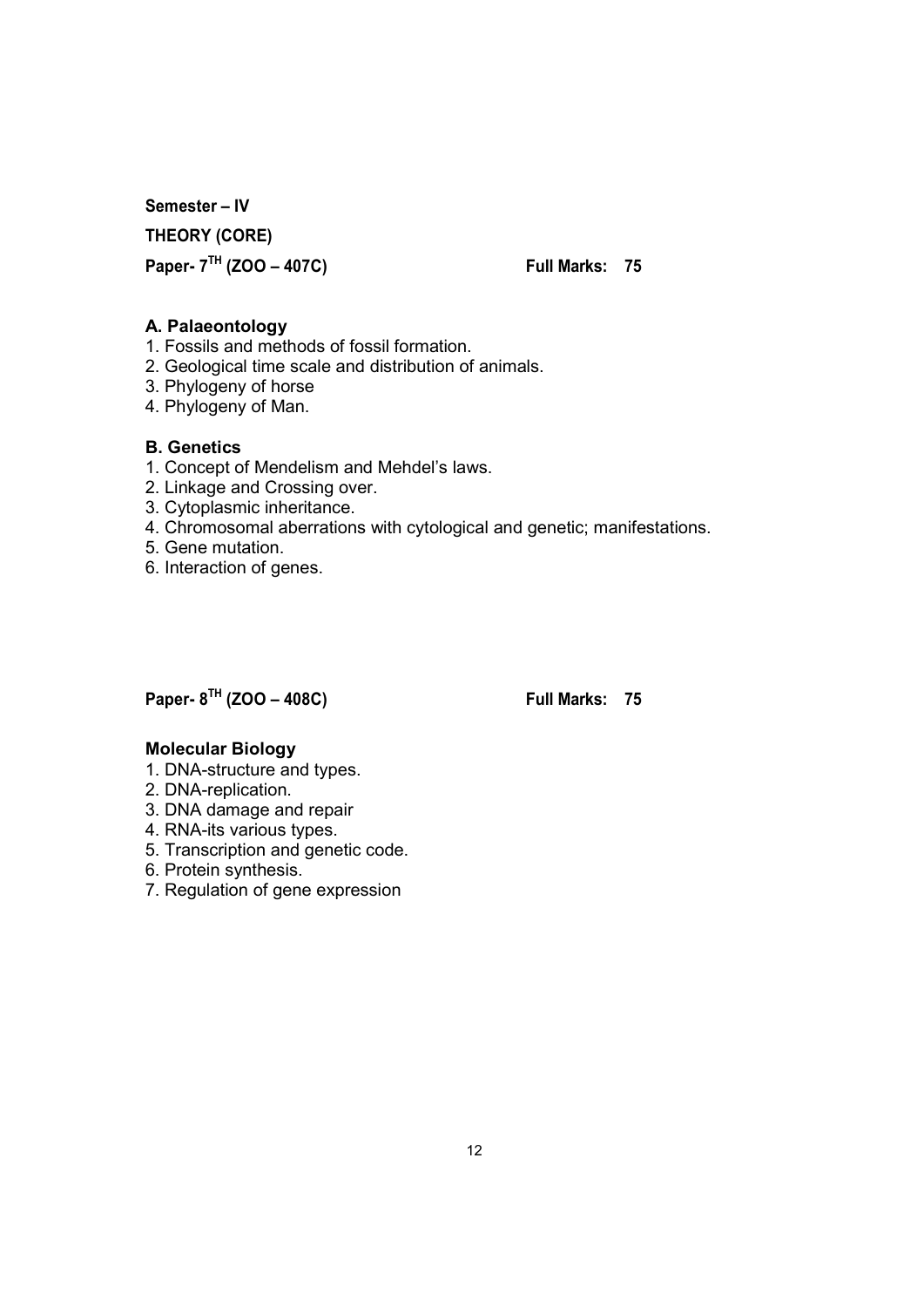### **P R A C T I C A L**

**FULL MARKS: 50**

**List of Practical**

#### **Palaeontology**

**1. Study and comment upon the fossil or models of fossil provided.-**

**2. Models of extinct reptiles, Archaeopteryx**

**GENETICS**: Calculation and interpretation of result of sample data showing-

- **1. Mendelian monohybrid cross, dihybrid cross**
- **2. Ratio of crosses of sex linked inheritance.**
- **3. Study of Phenotypic traits in Drosophila**
- **4. Study of Phenotypic traits in Pea plant**

#### **Molecular Biology**

- **i. Genomic DNA extraction from whole human blood**
- **ii. Technique of DNA Finger printing**

#### **Osteology:**

**Study of Girdles & skull bones of Frog, Amphibia, Reptilia, Aves and Mammal**

**3rd year Semester – V**

#### **THEORY (CORE)**

**Paper- 9TH (ZOO – 509C) Full Marks: 100**

#### **A. Toxicology**

1. Introduction, basic concepts of Toxicolgy.

2. Toxicological testing methods-Acute toxicity tests,subacute toxicity tests and chronic toxicity tests.

3. Toxicants of public health hazards-toxic chemicals-pesticides,heavy

metals,fertilizers,food additives,automobile emissions,radioactive substances.

#### **B. Biotechnology**

- 1. Introduction and scope of biotechnology
- 2. Brief idea of recombinant DNA technology and genetic engineering.
- 3. Transgenic animals.

#### **C. Zoogeography**

- 1. Various Zoogeographical regions of the world
- 2. Geographical areas, physical features,and distribution of animals of Australian,Oriental and Ethiopean regions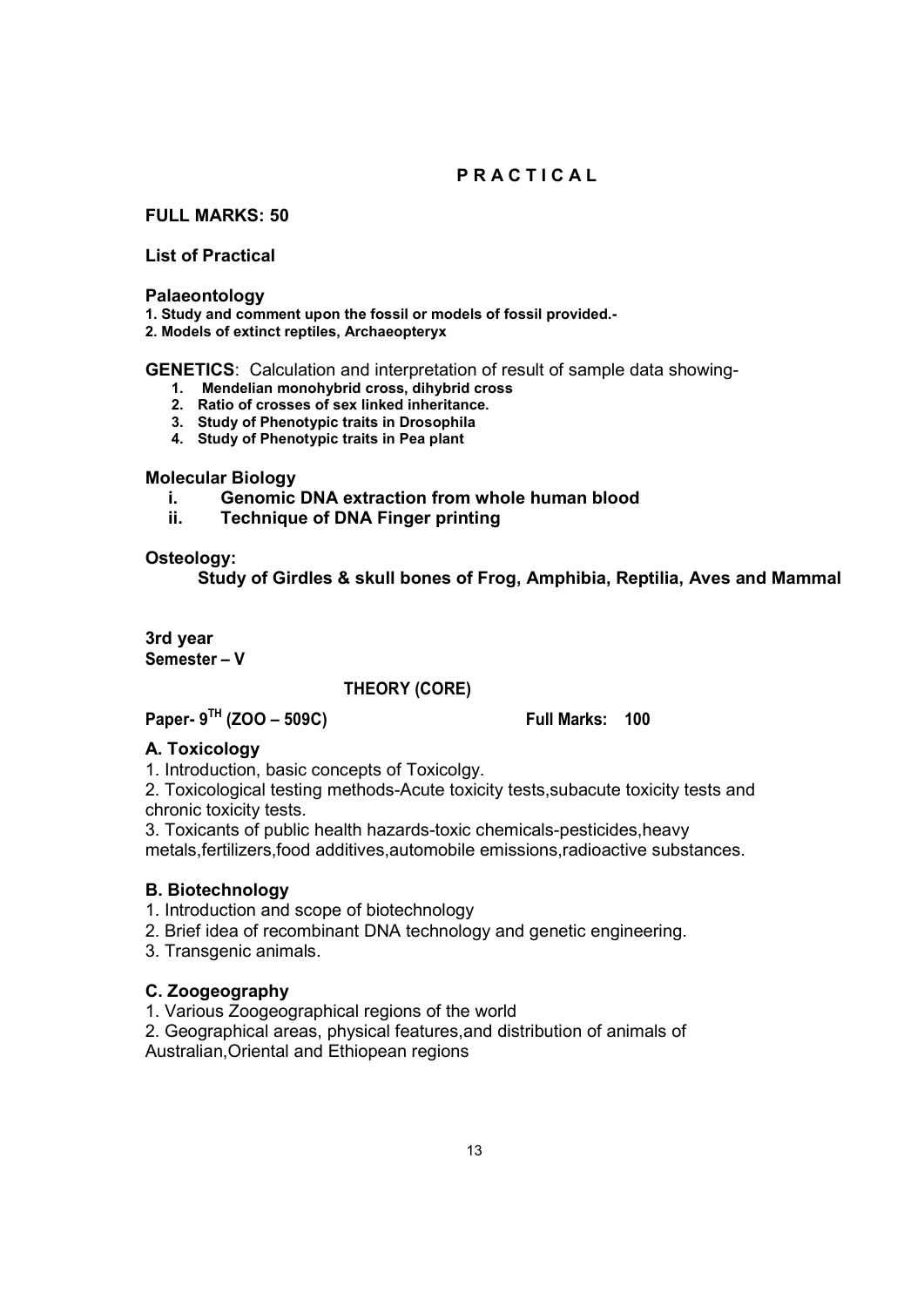**Paper- 10TH (ZOO – 510C ) Full Marks:- 100**

#### **Endocrinology and Reproductive Biology**

1. Anatomy,histology and nature and function of hormones secreted by Pitutary,Thyroid,Adrenal,Gonad and Islets of langerhans.

2. Reproductive cycles in mammals.oestrous and menstrual cycles.

- 3. Vertebrate
- 4. Invertebrate neuroendocrine system.
- 5. Mechanism of hormonal action.
- 6. Hormonal regulation of gametogenesis in males and females.
- 7. Accessory sex organs and their dependence on sex hormones.
- 8. Human genetic disorders related to endocrine system

# **Paper- 11TH (ZOO –511C) Full Marks: 100**

#### **Cell Biology**

1. Structure and functions of various cell organelles-Plasma membrane,Endoplasmic reticulum,Mitochondria,Golgi complex,Ribosomes,Lysosomes,Nucleus,Nucleolus

- 2. Fine structure of chromatin fibres.
- 3. Cell cycles-Mitosis and Meiosis.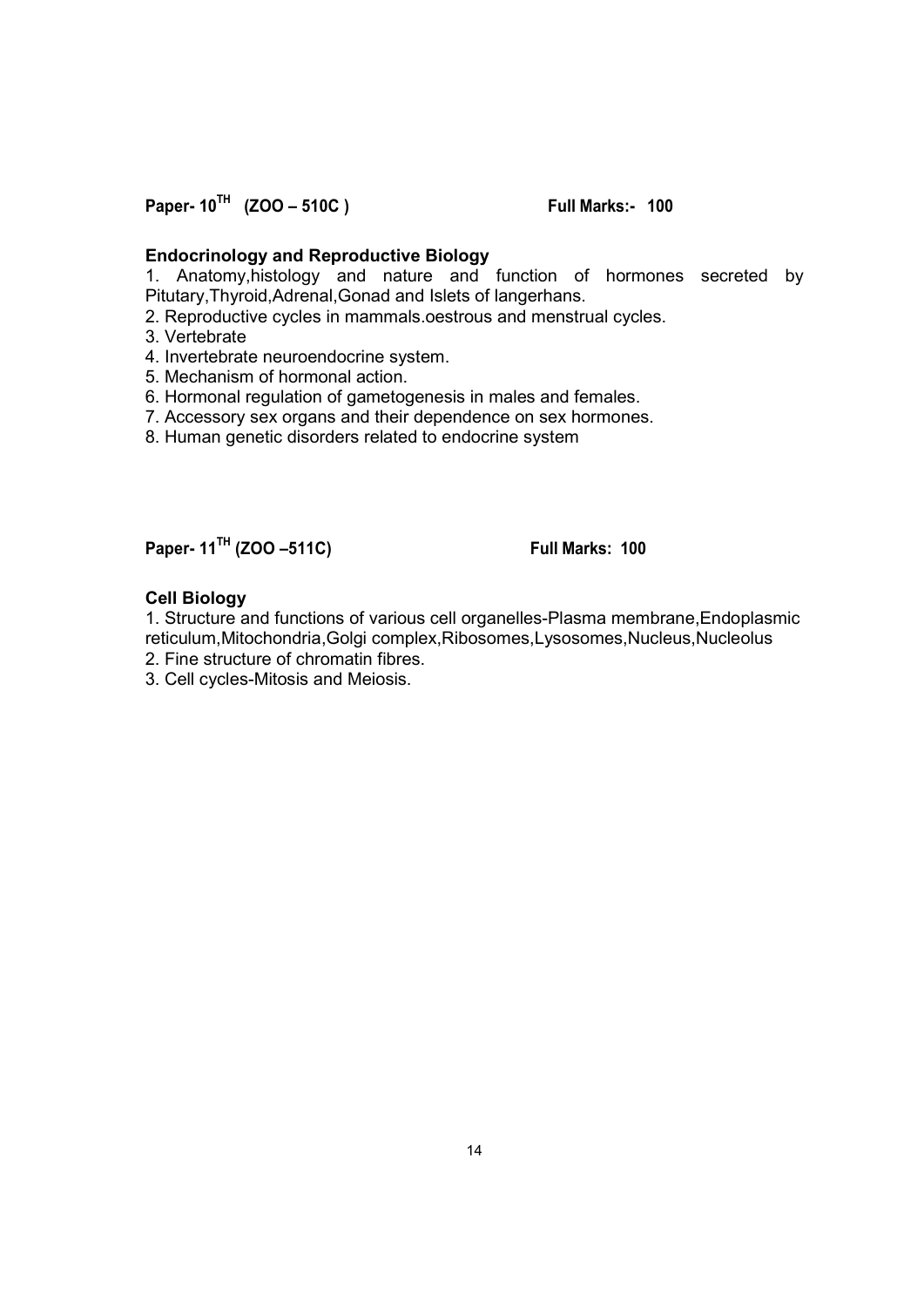**Paper- 12TH (ZOO –512C) Full Marks: 100**

### **A. PRACTICAL : 75**

#### **Endocrinology and Reproductive Biology**

- 1. Slides-T.S-Pituitary, Thyroid, Adrenal, Pancreas, Ovary, Testis
- 2. Dissection of Rat showing-Pituitary, Thyroid, Adrenal, Pancreas, Ovary, **Testis**

#### **Biotechnology**

- 1. Principles of PCR
- 2. Principles techniques and use of recombinant DNA technology

#### **Toxicology**

- 1. Reading of opercular beating time and effects of various toxicants in air breathing fishes.
- 2. Reading of surfacing time and effects of various toxicants in air breathing

fishes

#### **Cell Biology**

- **1. 1. Demonstration of Mitochondria in human buccal epithelium-vital staining by Janus green.**
- **2. Demonstration of secretary granules-salivary gland of Cockroach-by neutral red**
- **3. Demonstration of salivary gland chromosome in Chironomous larva.**
- **4. Demonstration of different stages of mitosis in onion root tip-by acetocarmine**
- **5. Demonstration of different stages of meiosis in grass hopper testis.**

#### **B.PROJECT : 25**

**Will be decided & assingned by faculty members**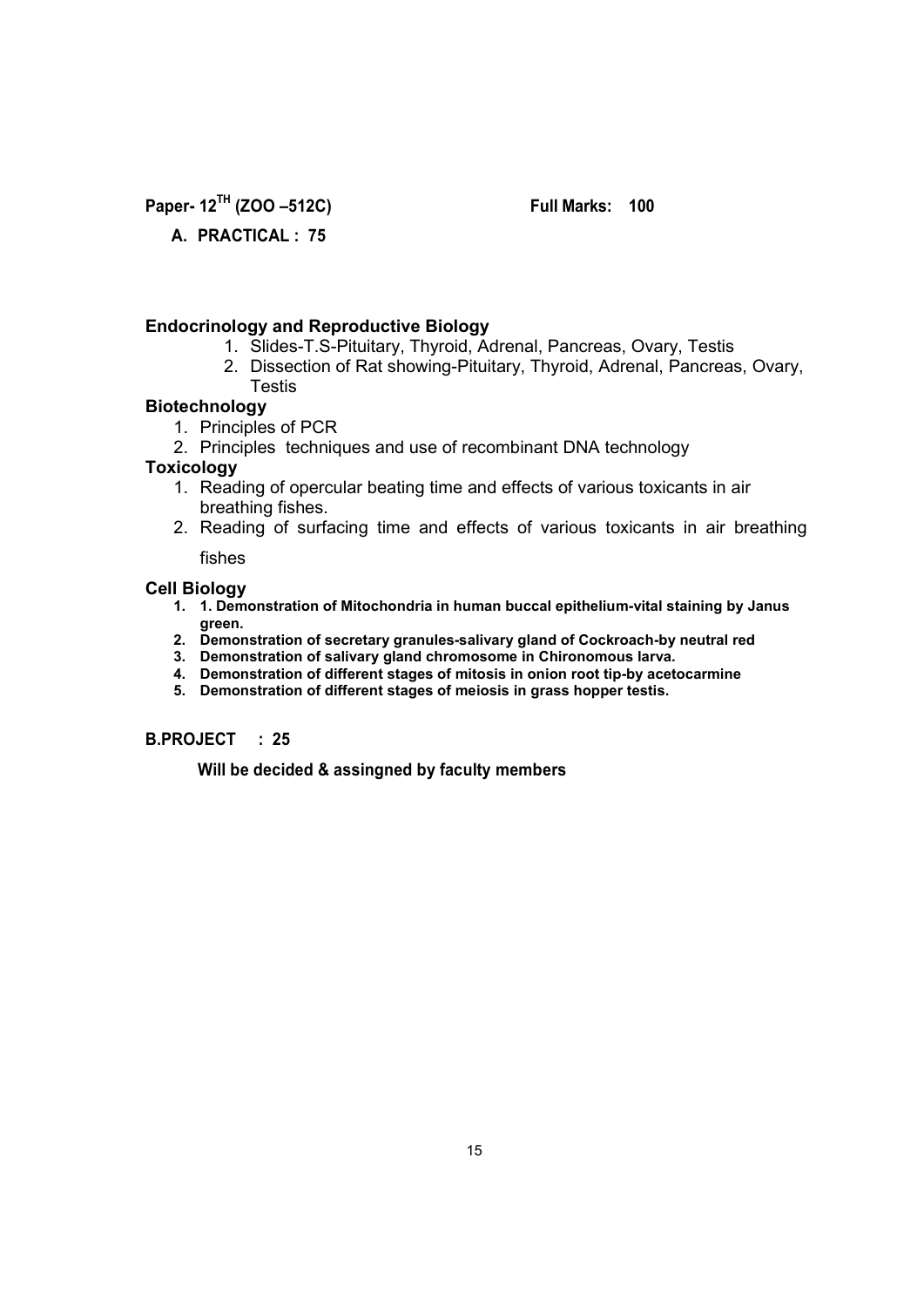**Semester – VI THEORY (CORE) Paper- 13TH (ZOO – 613C) Full Marks: 100**

#### **A. Applied and Economic Zoology**

- 1. Introduction and scope of applied and economic zoology.
- 2. Inland and marine fisheries in India
- 3. Sericulture
- 4. Lac culture
- 5. Apiculture
- 6. Prawn culture
- 7. Pearl culture.

#### **B. Immunology**

- 1. Introduction and scope of Immunology.
- 2. Immunity-cells,tissue,and molecules of immune system.
- 3. Antigens and antibodies types, structure and interactions.
- 4. Monoclonal antibodies.
- 5. Cytokines.
- 6. ELISA and vaccines

### **Paper- 14TH (ZOO – 614C ) Full Marks:- 100**

#### **Mammalian Physiology**

- 1. Blood-Composition and function of blood and lymph.
- 2. Cardiac cycle and ECG.
- 3. Respiration-
- (a) Mechanism and control of breathing.
- (b) Transport of Oxygen and Carbon dioxide.
- 4. Digestion and absorption of dietary constituents.
- 5. Physiolgy of urine formation and acid base balance.
- 6. Physiology of muscle contraction(Skeletal muscles).
- 7. Physiology of nerve conduction and synaptic transmission(Neuronal function).

### **Paper- 15TH (ZOO – 615C) Full Marks: 100**

#### **Developmental Biology**

- 1. Gametogenesis.
- 2. Fertilization.
- 3. Parthenogenesis.
- 4. Types of eggs and pattern of cleavage and significance.
- 5. Process of gastrulation in frog and chick.
- 6. Devlopment of chick upto three germ layers.
- 7. Development and functions of extra embryonic membranes in chick
- 8. Organogenesis of heart, brain and eye in chick.
- 9. Placenta in mammals.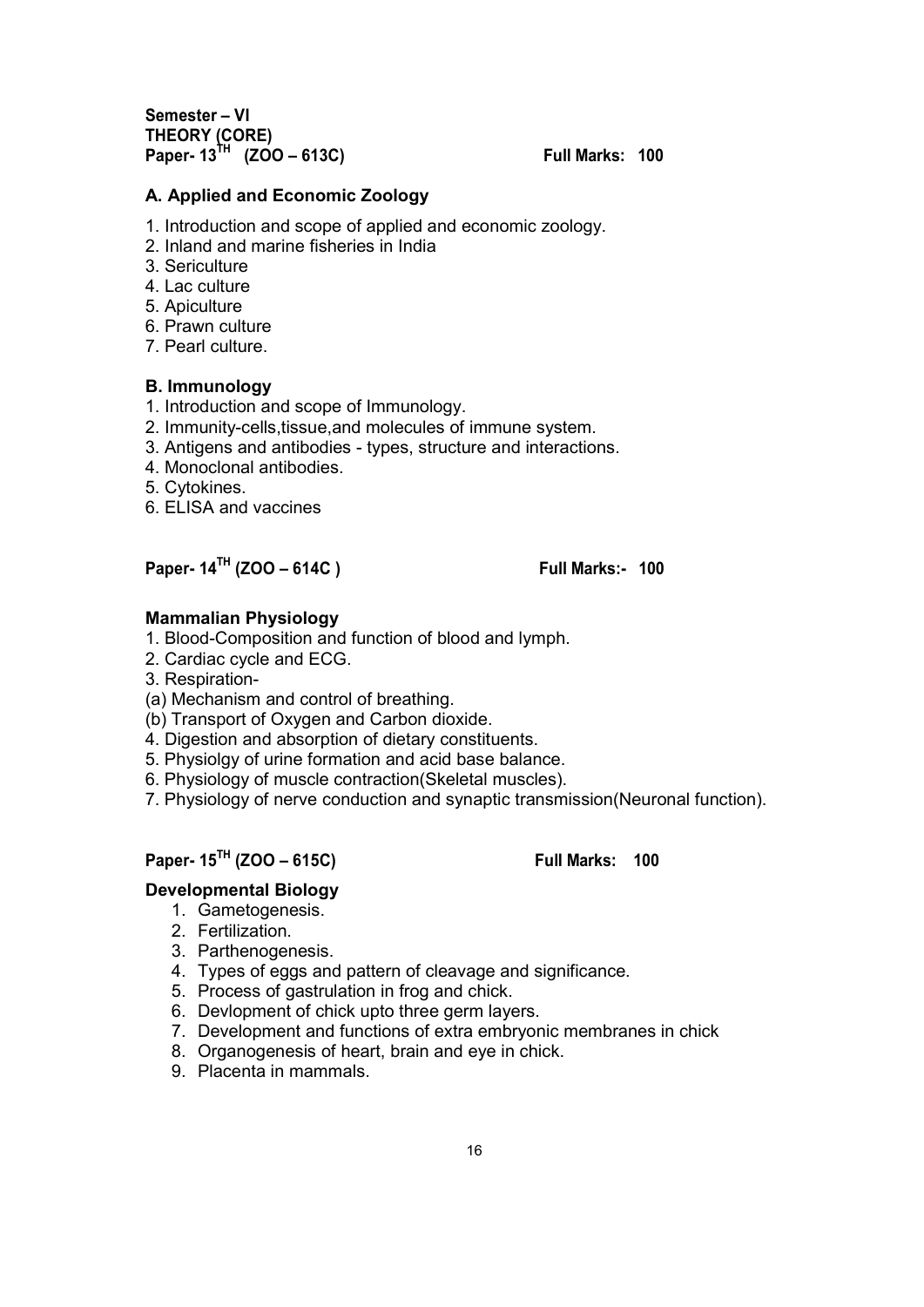## **Paper- 16TH (ZOO – 616C) Full Marks: 100**

**A. PRACTICAL :- 75**

#### **Applied and Economic Zoology**

Comment upon the economic importance of specimens provided-

- (I ) Life cycle of silk worm
- (ii) Honey bee
- (iii) Lac insects
- (iv) Fishes-*Labeo,Catla,Channa,Clarias,Mystus,Heteropneustes* .
- (v) Survey of animals of your locality having economic importance
- -a brief survey report

#### **Immunology**

- 1. Determination of human blood group
- 2. Principles of ELISA

#### **Mammalian Physiology**

- 1. RBC total count.-Frog
- 2. WBC total count.-Frog
- 3. Estimation of Haemoglobin-Frog
- 4. Bleeding and clotting time.
- 5. Preparation and staining of blood film and interpretation of result after light microscopy

#### **Developmental Biology: Slides-**

- (i) Morula, Blastula, Gastrula of frog
- Whole mount of-chick embryo-18, 24,33,48,72 and 96 hrs

#### **A. PROJECT :- 25**

#### **Will be decided & assingned by faculty members**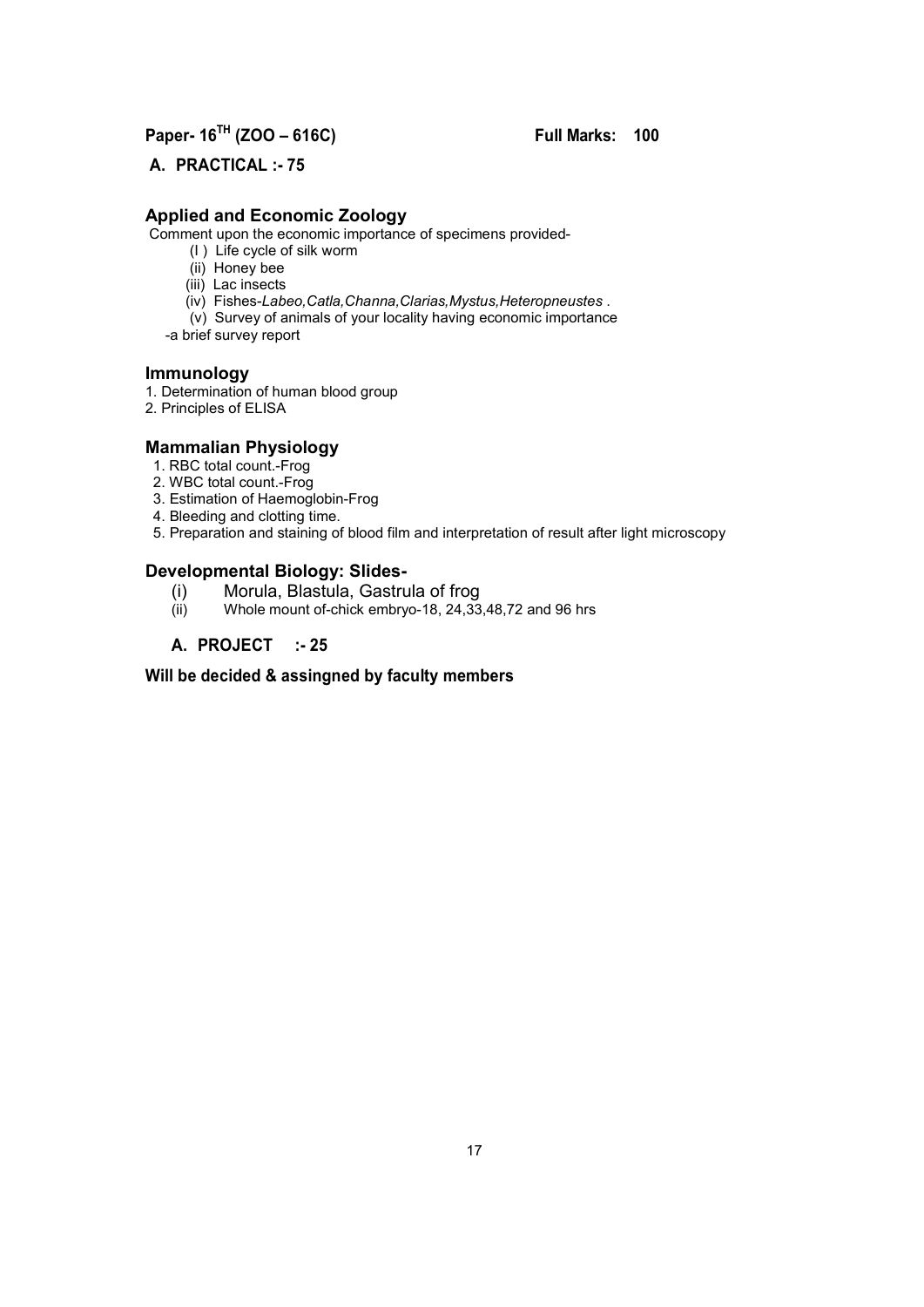# Skill Enhancement Course (SEC) Semester III  $SEC - 1$ Fish Farming Credit 2 Teaching Hrs  $- 24$  FM  $- 50$ <br>UNIT  $- 1$ - Fish resources in India

- UNIT 1 Fish resources in India<br>UNIT 2 lnduced breeding and s
- UNIT 2 Induced breeding and seed production of carps<br>UNIT 3 Polyculture of fin fishes and exotic fishes (Meth
- Polyculture of fin fishes and exotic fishes (Methods Problem and Precaution)
- UNIT 4 Fish By Product<br>UNIT 5 Fish Diseases (F
- Fish Diseases (Pathogen Symptoms and control)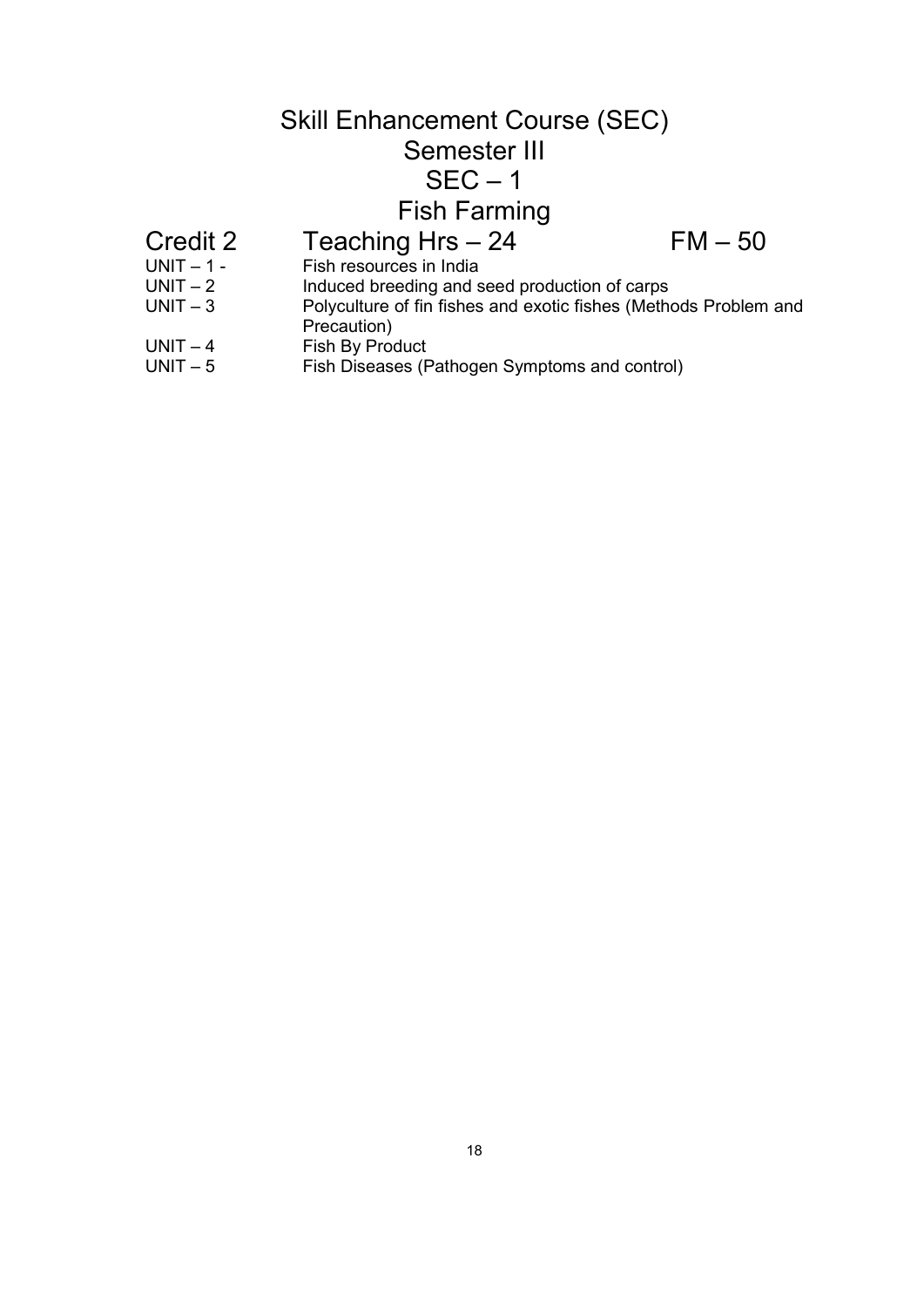# Semester IV  $SEC - 2$ Vermi-culture & composting Credit 2 Teaching Hrs. - 24 FM-50

 $UNIT - 1$ : Physical properties of the soil – texture, colour and types of soils, soil

- organisms.<br>UNIT 2 : Chemical properties of soil –  $pH$ , Conductivity, organic matter, Nitrogen, Phosphate and Potassium.
- UNIT 3 : Composting anaerobic composing, aerobic composing, vermin compost – earthworm species used.
- $UNIT 4$ : Vermicompost and role of vermicompost in organic farming its quality and advantages over chemical inputs.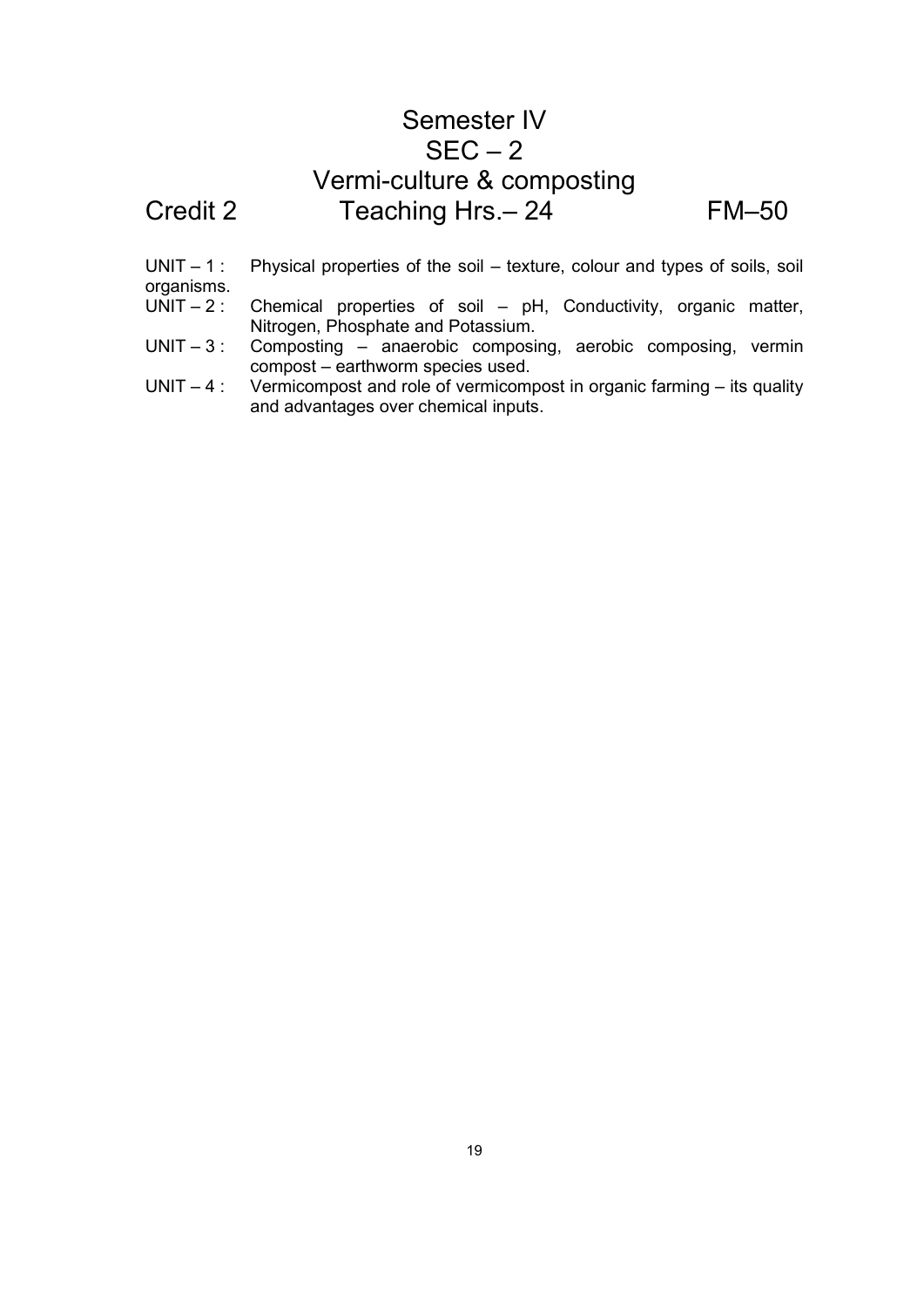# Semester V  $SEC - 3$ Museum- Collection & Preservation Credit 2 Teaching Hrs – 24 FM–50

- UNIT 1 : Preservative Types of preservatives, their preparation<br>UNIT 2: Collection Equipments used in collection (Insect N
- Collection Equipments used in collection (Insect Net, Aspirator,), Methods of Collection.
- UNIT 3 : Storage and preservation of specimens<br>UNIT 4 : Taxonomic documentation
- UNIT 4 : Taxonomic documentation<br>UNIT 5 : Maintenance of Museum S
- Maintenance of Museum Specimens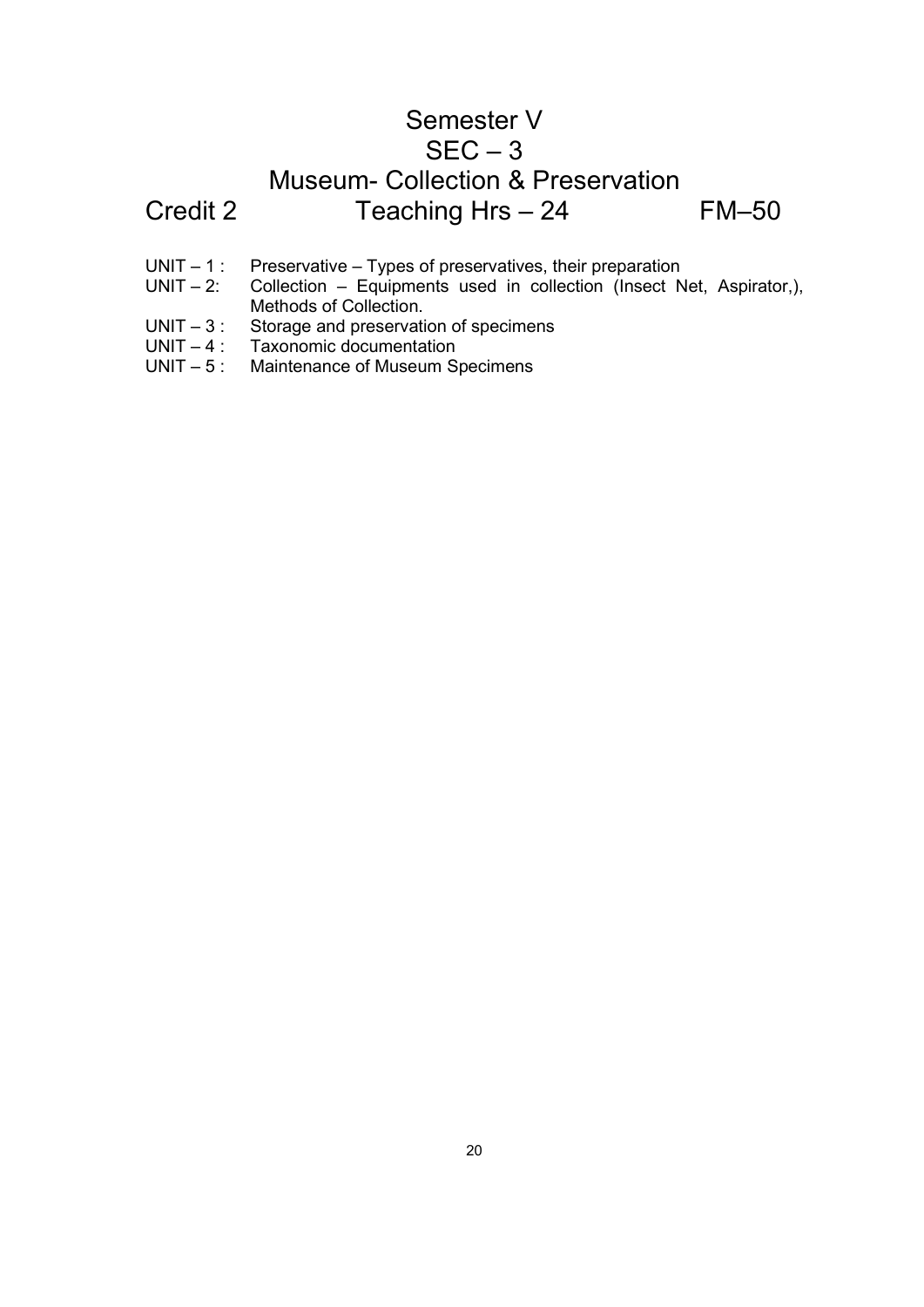# Semester VI  $SEC - 4$ Aquarium & Fish Keeping Credit 2 Teaching Hrs. – 24 FM – 50

- UNIT 1 : Scope of aquarium fish as a Cottage Industry. Exotic and Endemic species of Aquarium fishes.
- UNIT 2 : Common Characters and sexual dimorphism of fresh water and marine Aquarium fishes.
- UNIT -3 : Food and feeding of Aquarium fishes Use of live fish feed organisms. Preparation and composition of fish feed.
- UNIT 4 : Live fish transport Fish handling Packing and transport techniques<br>UNIT 5 : General Aquarium maintenance budget for setting up an aquari
- General Aquarium maintenance budget for setting up an aquarium fish farm as a cottage industry.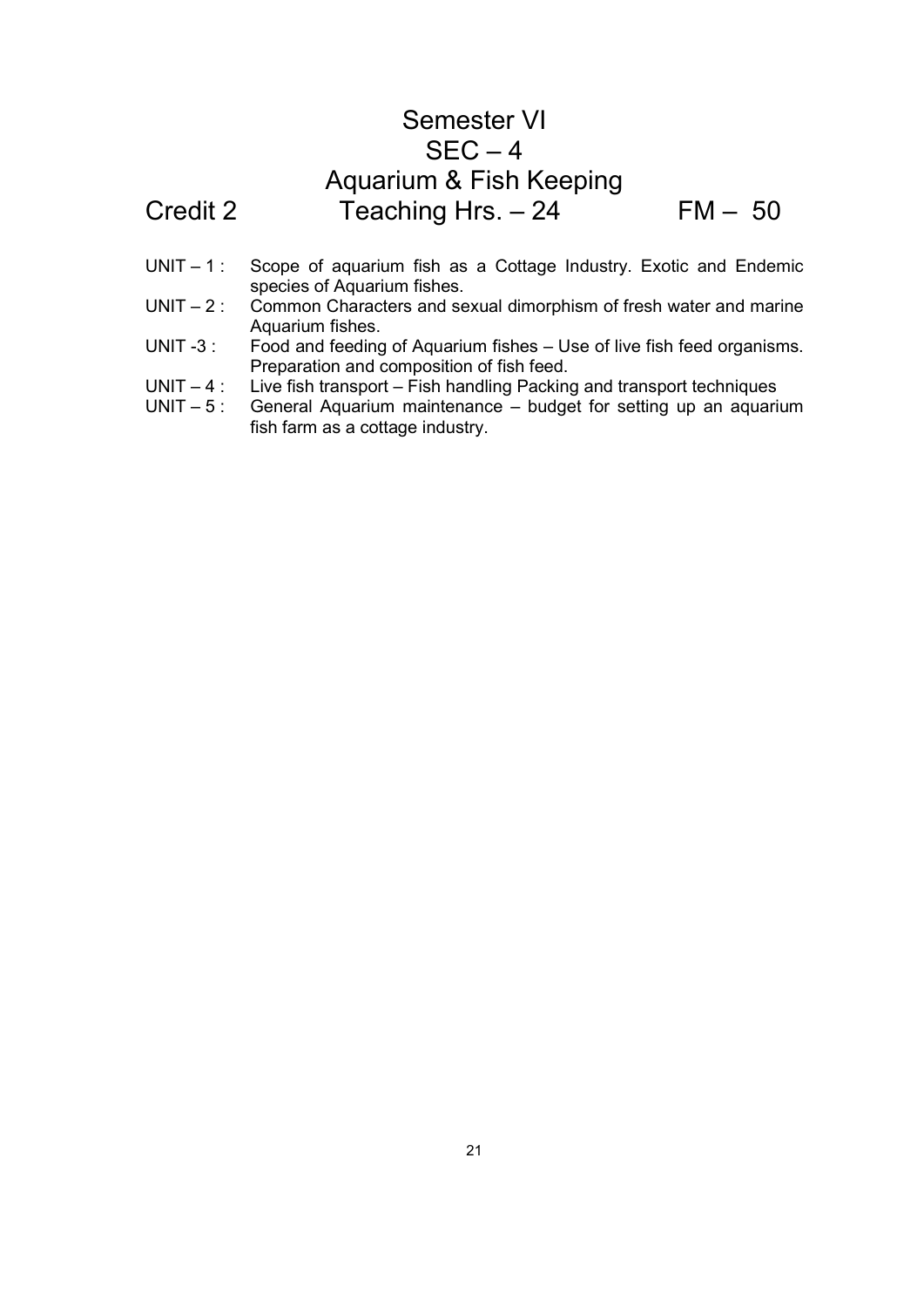# Semester II

# Teaching Hrs.  $-60$  FM  $-75$ Credit - 4 Ability Enhancement Compulsion Course – (AECC) **Environmental Science**

- UNIT 1 : General Concept
	- 1.1 Components of ecosystem.
	- **1.2** Energy flow in ecosystem.
	- **1.3** Food chain and food web.
	- **1.4** Biogeochemical cycle.
		- 1.4.1 Water cycle
		- 1.4.2 Carbon cycle and Nitrogen cycle
- UNIT 2 Population communities
	- 2.1 Population characteristics Density, Natality, Mortality
	- **2.2** Nature, Structure and attributes of biological communities
	- **2.3** Ecological succession and concept of climax

#### UNIT – 3 Pollution

- 3.1 Sources of impact of environmental pollutants air, water and soil.
- **3.2** Global environmental changes Green house gases and their effects
- **3.3** Acid rain and global warming

#### UNIT-4 Natural resources

- 4.1 Soil, water, mineral resources and their conservation
- **4.2** Biodiversity Benefits, hotspots, threats and conservation
- **4.3** Human impact on mineral resources.
- **4.4** Renewable and non renewable source of energy.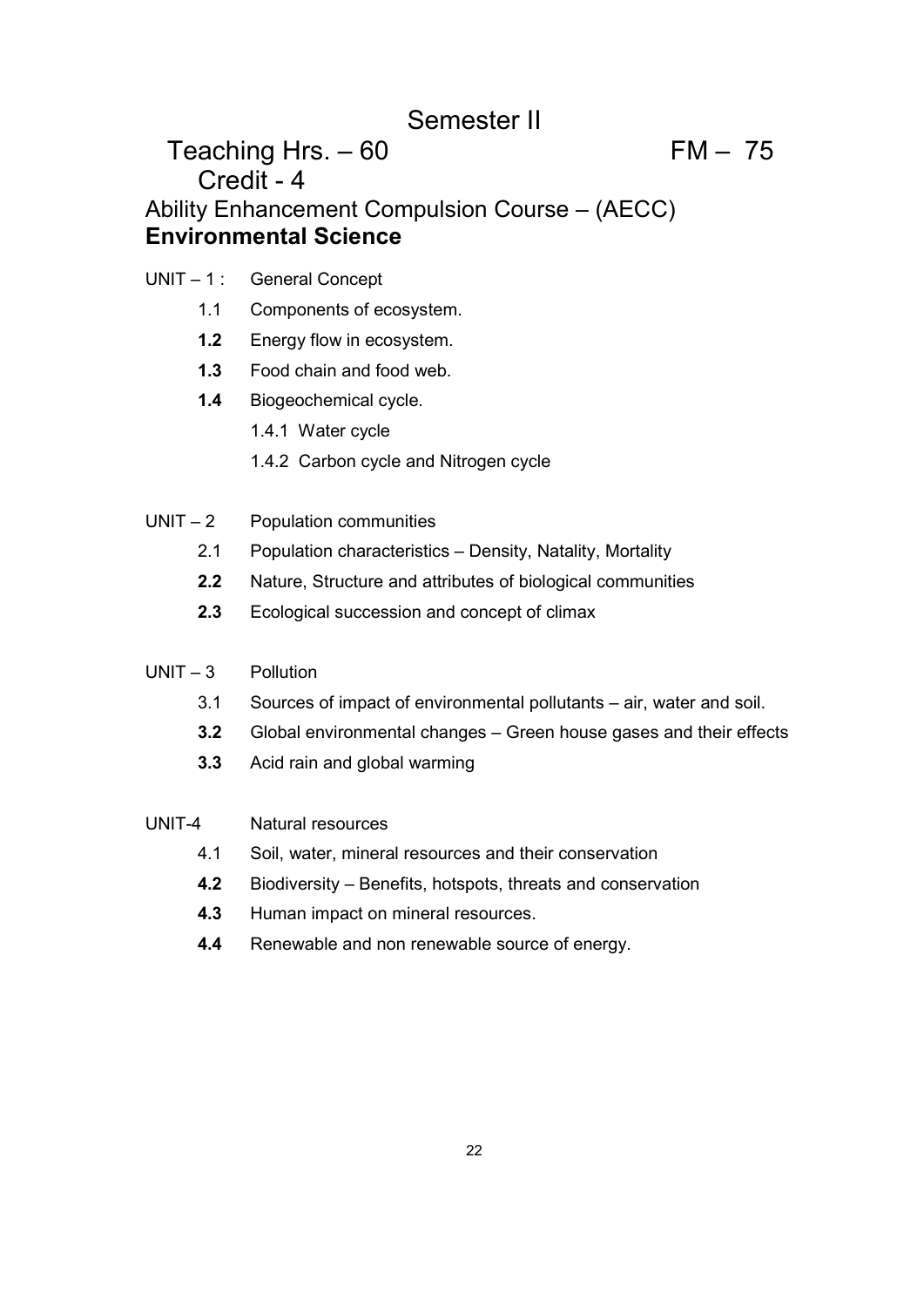## **Practical Environmental Science**

| $Credit - 2$     | Hours of working $-30$ | <b>FM-25</b> |
|------------------|------------------------|--------------|
| Time - 1.30 Hrs. |                        |              |

| 1. Ecological practical -    | 10                 |
|------------------------------|--------------------|
| 2. Spotting                  |                    |
| a. Slides                    | $02 \times 2 = 04$ |
| b. Specimen                  | $02 \times 3 = 06$ |
| 3. Practical record and viva | 05                 |
|                              |                    |
|                              |                    |

List of suggested practical

- 1. Estimation of dissolved oxygen
- 2. Estimation of free carbon dioxide.
- 3. Study of food chain through model.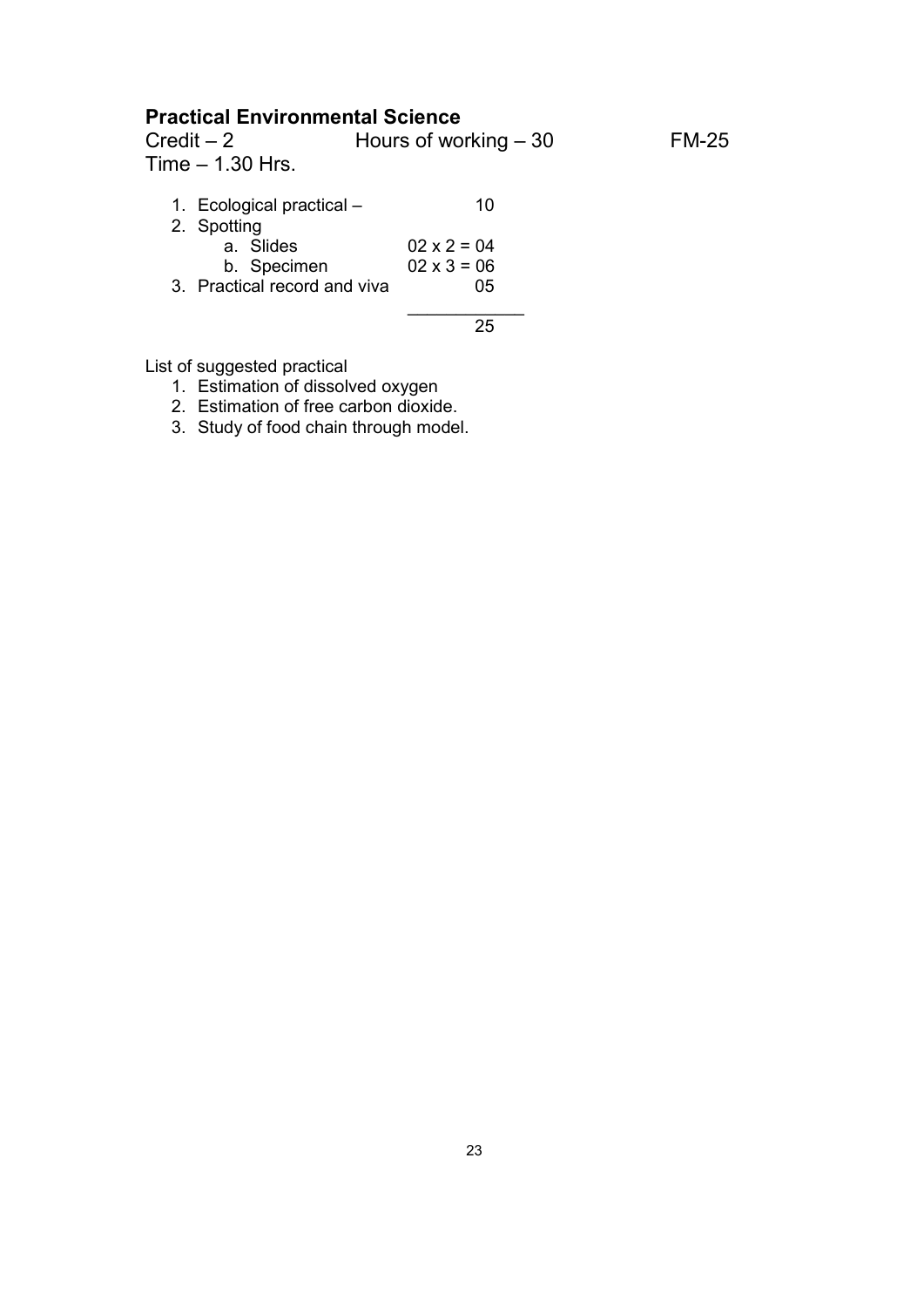#### **S.K.M.UNIVERSITY, DUMKA B.Sc.: ZOOLOGY (Subsidiary /General) SEMESTER SYSTEM**

|                      |                 | <b>THEORY</b>    |                                                                                                  |                             | PRACTICAL                                                                                                                                                                                                                                                                                                                                  | <b>MARKS</b> |
|----------------------|-----------------|------------------|--------------------------------------------------------------------------------------------------|-----------------------------|--------------------------------------------------------------------------------------------------------------------------------------------------------------------------------------------------------------------------------------------------------------------------------------------------------------------------------------------|--------------|
| Year                 | <b>Semester</b> | <b>PAPE</b><br>R | <b>COURSE</b><br><b>TITLE</b>                                                                    | <b>FULL</b><br><b>MARKS</b> | <b>MODEL OF QUESTIONS</b>                                                                                                                                                                                                                                                                                                                  | $(T + P)$    |
| $1st$ yr<br>(S/G)    | SEM.-I          | $Z - 101$        | A.Animal<br>Diversity(Non<br>chordate)-l<br><b>B.</b> Animal<br>behaviour                        | 75                          | S<br>Model of questions<br>N<br>Marks<br>$\mathbf{1}$<br><b>Dissection</b><br>4<br>$\overline{2}$<br>$\overline{2}$<br>Mounting<br>Spotting:4(slides-2)<br>3<br>6<br>+specimens-2)<br>Animal behaviour<br>4<br>4<br>$\overline{5}$<br>5<br>Viva<br>Collection/Record<br>4<br>6<br>Total<br>25                                              | 100          |
|                      | SEM.II          | Z-202            | A.Animal<br>diversity(Non<br>$chordates$ $) -$ II)<br><b>B.Ecology</b>                           | 75                          | SN<br>Model of questions<br>Marks<br><b>Dissection</b><br>4<br>1<br>$\overline{2}$<br>$\overline{c}$<br>Mounting<br>3<br>Spotting:4 (Slides-2 +<br>$\overline{6}$<br>specimens-2)<br>Ecology<br>4<br>4<br>5<br>5<br>Viva<br>4<br>6<br>Collection/Record<br>$\overline{25}$<br>Total                                                        | 100          |
| $2^{nd}$ yr<br>(S/G) | SEM-III         | Z-303            | A. Animal<br>Diversity(Chordat<br>es)<br><b>B.</b> Endocrinology                                 | 75                          | Model of questions<br>SN<br>Marks<br><b>Dissection</b><br>$\overline{\mathbf{4}}$<br>1<br>$\overline{c}$<br>$\overline{c}$<br>Mounting<br>Spotting:4(slides-<br>3<br>6<br>2+specimens-2+Bones-<br>2)<br>Endocrinology (slide)<br>4<br>4<br>$\overline{5}$<br>5<br>Viva<br>6<br>Collection/Record<br>4<br>25<br>Total                       | 100          |
|                      | SEM-IV          | Z-404            | A.Evolution<br><b>B.Palaeotology</b><br>C.Genetics<br>D.Molecular<br>Biology                     | 75                          | Model of questions<br>SN<br>Marks<br><b>Dissection</b><br>4<br>1<br>$\overline{2}$<br>4<br>Evolution/Palaeontology<br>:1<br>$\overline{\mathbf{4}}$<br>3<br>Spotting:4(specimens-<br>2+Bones-2)<br>Genetics: 1<br>4<br>4<br>5<br>5<br>Viva<br>4<br>6<br>Collection/Recoed<br>$\overline{25}$<br>$\overline{\mathsf{T} \circ \mathsf{t}}$ a | 100          |
| $3rd$ yr<br>(G)      | SEM-V           | Z-505            | A.Toxicology<br><b>B.Biochemistry</b><br>c.Biotechnology<br>D.Applied &<br>Economic<br>zoology   | 75                          | SN<br>Model of questions<br>Marks<br>5<br>1<br>Biochemistry:1exp<br>Applied & economic<br>5<br>$\overline{2}$<br>zoology: 2<br>3<br>8<br>Project<br>Collection/Record<br>3<br>$\overline{4}$<br>5<br>4<br>Viva<br>Total<br>25                                                                                                              |              |
|                      | SEM-VI          | Z-606            | A.Cell biology<br><b>B.Developmental</b><br>biology<br>C.Maamalian<br>physiology<br>D.Immunology | 75                          | Model of questions<br>S<br>Marks<br>N<br>Cell biology: 1<br>4<br>1<br>$\overline{c}$<br>Mammalian physiology:1<br>$\overline{\mathbf{4}}$<br>$\overline{3}$<br>Developmental biology: 1<br>$\overline{2}$<br>$\overline{4}$<br>8<br>Project<br>Collection/Record<br>3<br>5<br>4<br>6<br>Viva<br>TOTAL<br>25                                |              |

### **ABSTRACT OF SYLLABUS**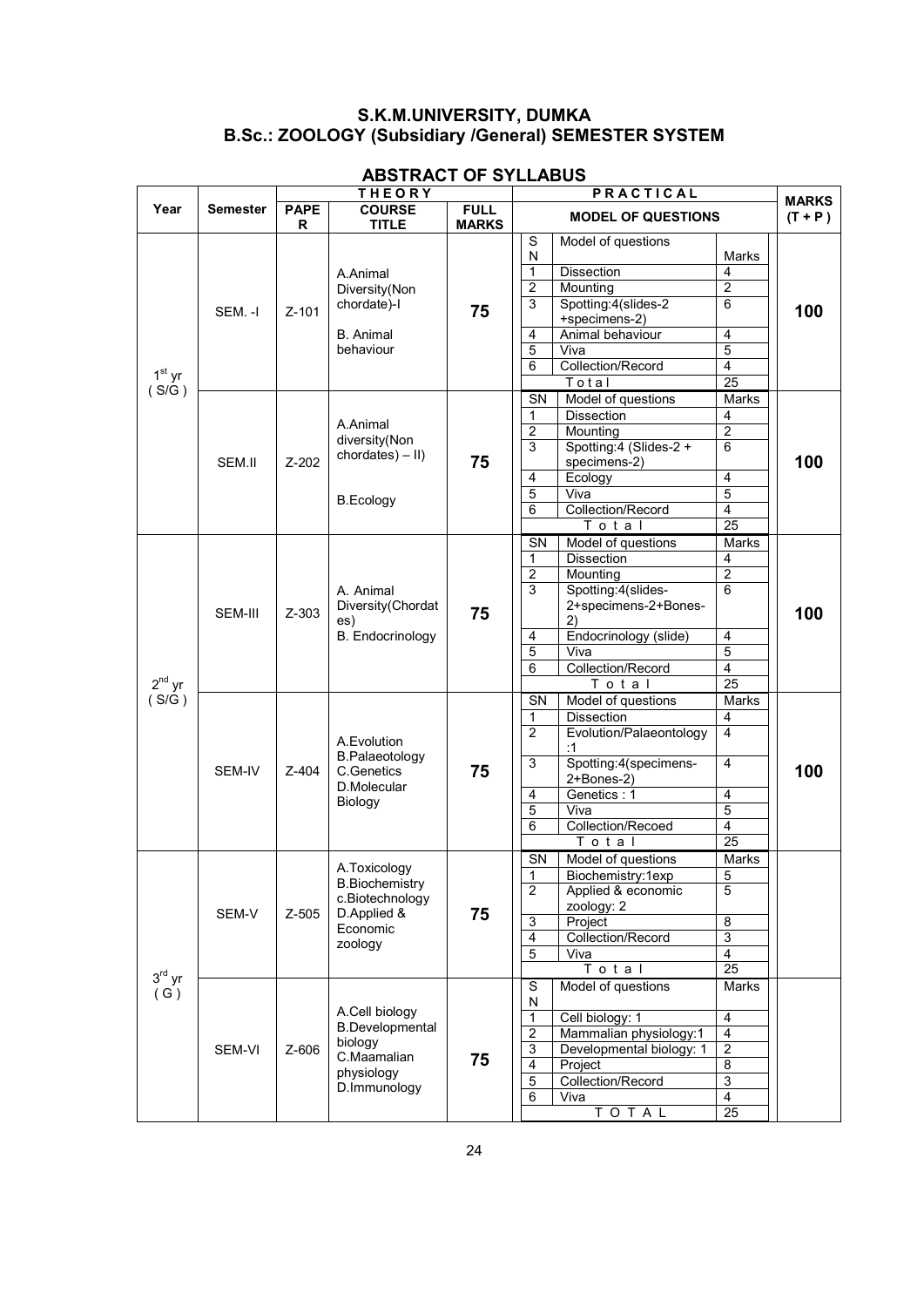#### **S.K.M.UNIVERSITY, DUMKA**

#### **B.Sc. ZOOLOGY (subsidiary /General) SEMESTER SYSTEM**

#### **1ST YEAR (SUBDIDIARY/ GENERAL)**

#### **SEMESTER: I THEORY PAPER: 1<sup>ST</sup> (Z-101) FULL MARKS: 75**

- 1. Principles of classification: Silient features and classification up to Orders.
- 2. Protozoa : Type study Entamoeba histolytica
- 3. Porifera : Type study Scypha

**A. Animal Diversity (Non chordates): I**

- 4. Coelenterata : Type study Obelia
- 5. Helminthes : Type study Faciola hepatica
- 6. Annelida : Type study Earthworm

#### **B. Animal behavior**

- 1.Innate and learned bahaviour
- 2. Social behavior in insects

#### **PRACTICAL FULL MRKS: 25**

#### **LIST OF PRACTICALS**

- **1. DISSECTION : Earthworm**
- **2. MOUNTING** Earthworm: Setae,Spermatheca,Septal nephredia
- **3. STUDY OF SLIDES**
- a. Protozoa : Amoeba ,Entamoeba,Paramecium
- b. Porifera : Spicules, Gemule , T.S & L.S. of Sycon
- c. Coelenterata : W.M.,T.S & L.S. of Hydra

#### **4. STUDY OF SPECIMENS**

- a. Porifera : Sycon
- b. Coelenterata : Aurelia , Porpita ,Physalia
- c. Helminthes : Fasciola hepatica, Liver fluke , Ascaris
- d. Annelida : Earthworm , Leech
- **5. ANIMAL BEHAVIOUR :** Study of specimens showing parental care in Fishes / Amphibia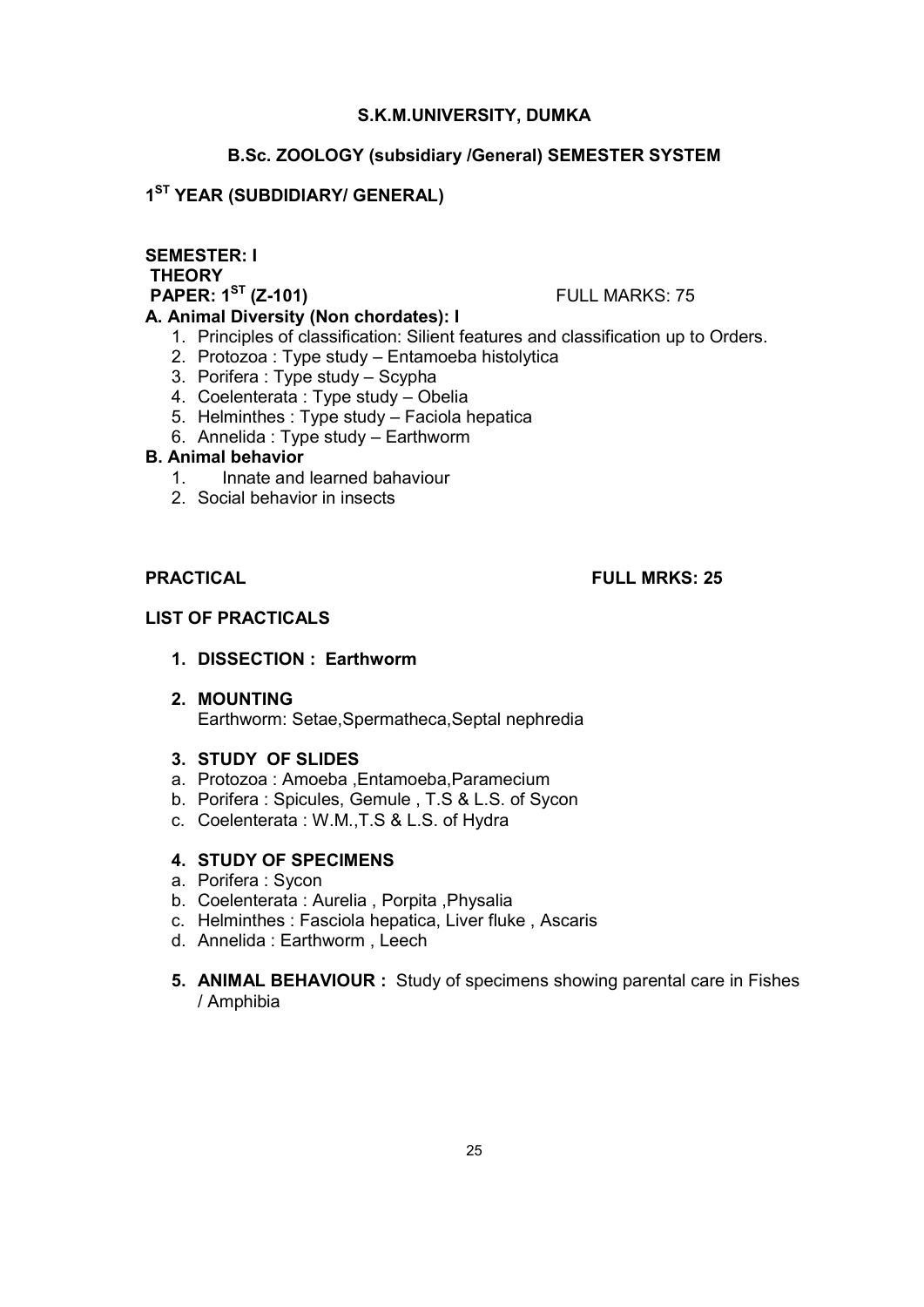**SEMESTER: II THEORY PAPER: 2ND (Z-202) Full Marks: 75**

#### **A. Animal diversity(Non chordate) – II**

- 1. Arthropoda : Type study Prawn
- 2. Mollusca : Type study Pila
- 3. Echinodermata : Type study Asterias
- 4. Ecology
- i. Ecosystem: Definition,structure & function of a typical ecosystem
- ii. Biogeochemical cycles
- iii. Concept of flow of energy

#### **PRACTICAL FULL MARKS : 25 LIST OF PRACTICALS**

#### **A. DISSECTION:**

- B. Prawn : Nervous system
- C. Pila : Nervous system

#### **D. Mounting :**

1. Pila : Osphradium , Radulla

#### **E. Study of Permanent slides :**

- 1. Helminthes : Ascaris T.S. of Body wall ( Male & female)
- 2. Annelida : Earthworm : T.S. of body wall,pharynx,Gizzard

#### **F. Study of specimens**

- 1. Arthropoda : Limulus,Scorpion , Julus, Prawn.Praying mantis,Dragon fly
- 2. Mollusca : Unio , Pila ,Chiton , Octopus, Sepia
- 3. Echinodermata : Starfish

#### **G. Ecology :**

Limnological studies of Pond : Temperature ,pH ,Dissolved oxygen ,turbidity,Planktonic studies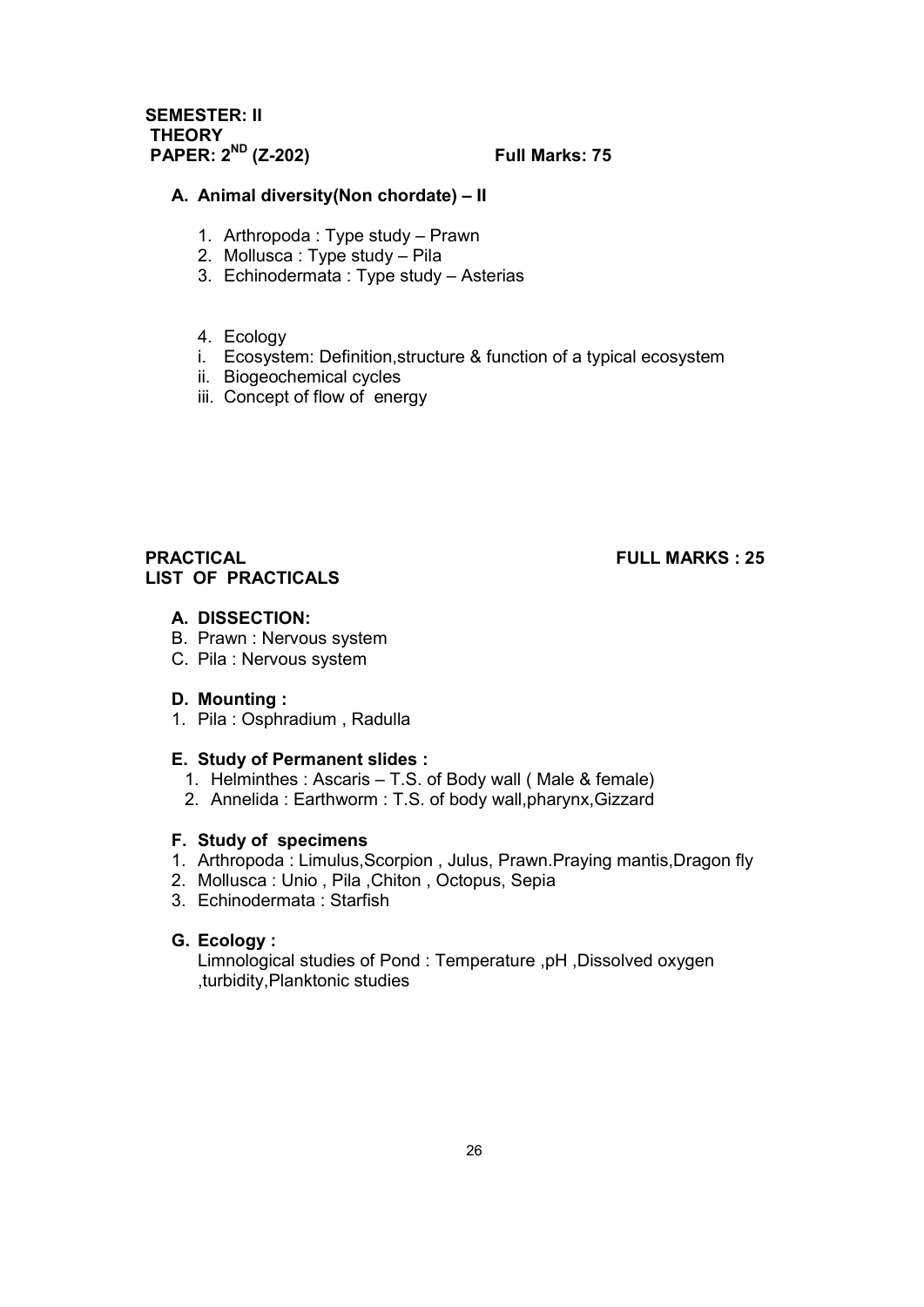#### **2nd YEAR (SUBDIDIARY/ GENERAL)**

#### **SEMESTER: III THEORY PAPER:**  $3^{RD}$  (**Z-303**) **FULL MARKS:** 75

#### **A.Animal Diversity-Chordates**

Protochordata- Amphioxus-general organization Type study-Bony Fish Amphibia-classification up to order Reptilia- classification up to order Mammalia:Prototheria and metatheria

#### **B.Endocrinology**

Anatomy,histology and nature and function of hormones secreted by Pitutary,Thyroid,Adrenal,Gonad and Islets of langerhans.

#### **PRACTICAL FULL MRKS: 25 LIST OF PRACTICALS**

#### **1. DISSECTION:**

Dog fish: General anatomy, Afferent and efferent blood vessels,

#### **2. MOUNTING**

Placoid, Cycloid, Ctenoid scales of fishes

**3. STUDY OF SLIDE:** Placoid, Cycloid, Ctenoid scales of fishes

#### **4. STUDY OF SPECIMENS**

Fishes: - Torpedo,Hammer headed shark,Hippocampus,Exocoetus,Sucking fish, Anabas testudeneus, Channa punctatus, Clarias

batrachus,Heteropneustesfossilis,Catla catla,Labeo rohita

Amphibia: - Ichthyophis, Hyla,

**5**. **OSTEOLOGY:** Study of vertebrae &Limb bones of Amphibia, Reptilia, Aves and Mammal

**6. ENDOCRINOLOGY:** Histological slide of endocrine glands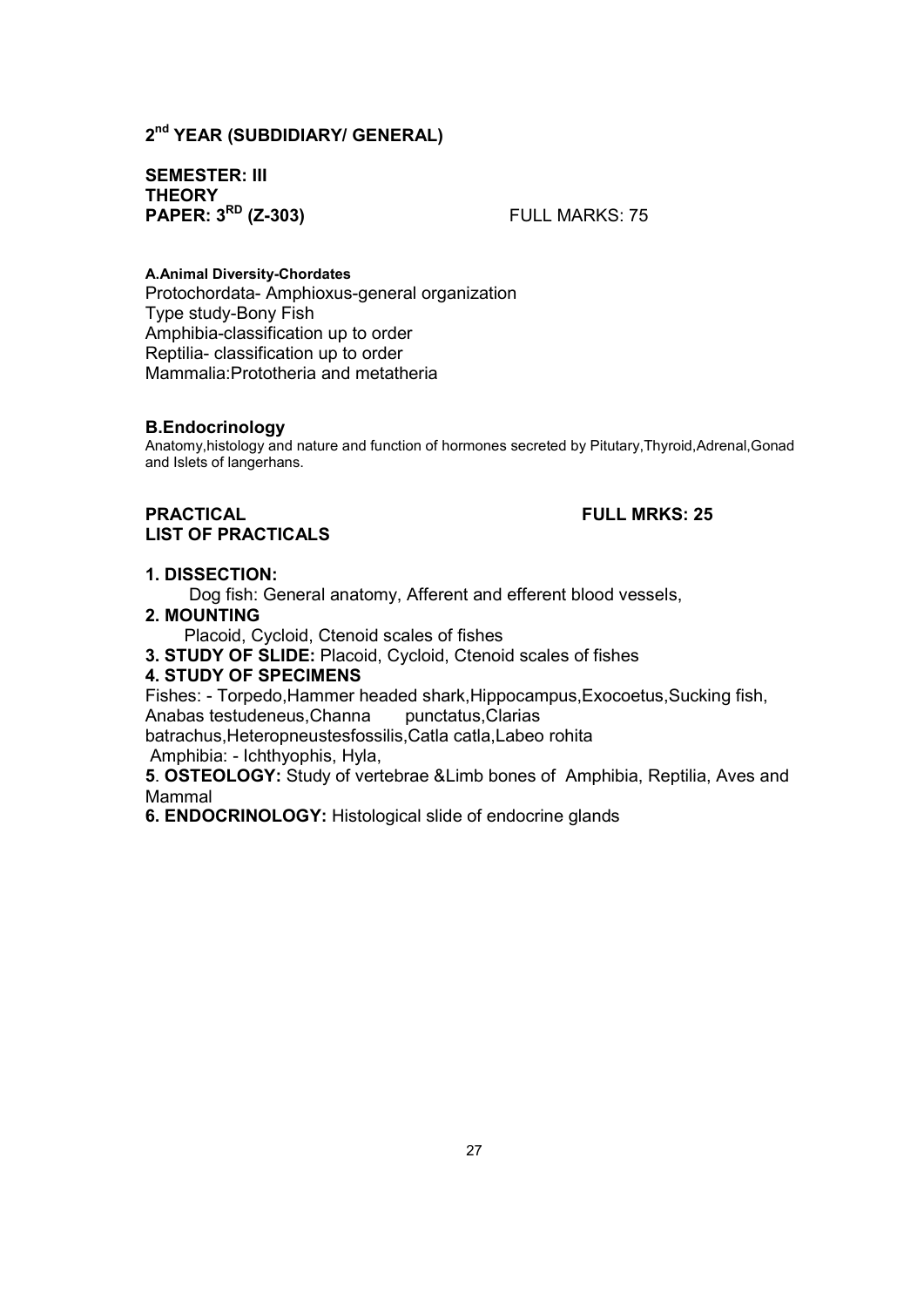#### **SEMESTER: IV**

#### **THEORY PAPER: 4TH (Z -404) FULL MARKS: 75**

- **A. Evolution:** Lamarckism,NeoLamarckism,Darwinism and Neo Darwinism.
- **B. Palaeontology :** Fossils and methods of fossil formation.

#### **C. Genetics**

- 1. Concept of Mendelism and Mehdel's laws.
- 2. Linkage and Crossing over.

#### D. **Molecular Biology**

- 1. DNA-structure and types
- 2. RNA-its various types.
- 3. Protein synthesis.

#### **PRACTICAL FULL MARKS: 25 LIST OF PRACTICALS**

**DISSECTION:** Dog fish: Cranial nerves (5<sup>th</sup>, 7<sup>th</sup>, 9<sup>th</sup>, 10<sup>th</sup>.) **EVOLUTION**

1. Homology & analogy as shown by wings of bird, bat and butterfly **PALAEONTOLOGY:** study & comment upon fossil or model of fossil provided

#### **STUDY OF SPECIMENS**

Reptilia: Draco,Python,Bungarus,Naja Aves: Pigeon Mammal: Bat

#### **GENETICS**

Calculation & interpretation of result of sample data showing : Mendelian Monohybrid cross & Dihybrid cross

#### **Osteology-**

a. Study of skull bones of Amphibia, Reptilia, Aves and Mammal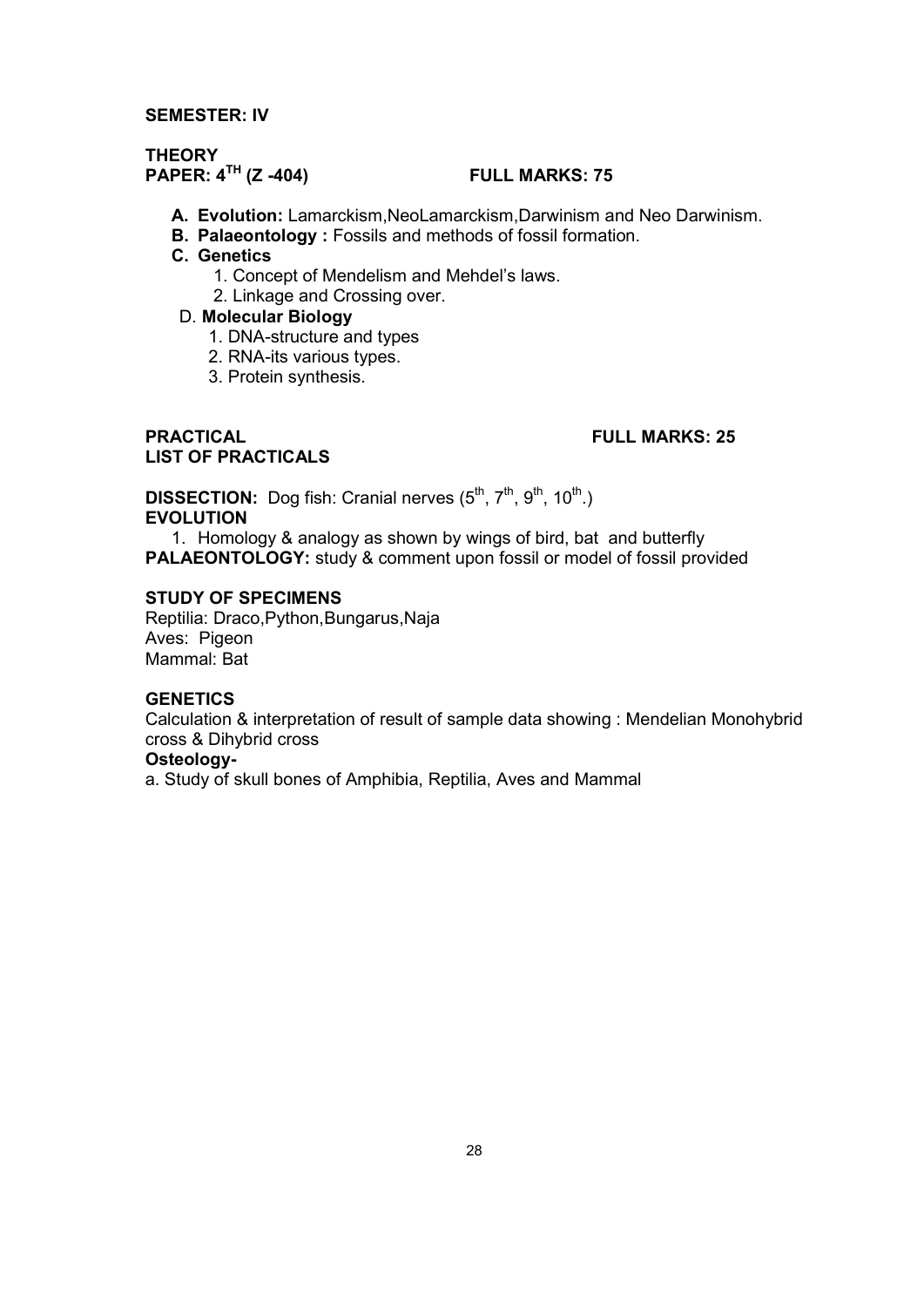### **3rd YEAR (GENERAL)**

**SEMESTER: V THEORY PAPER: 5TH (Z -505)** FULL MARKS: 75

**A. Toxicology:** Introduction, basic concepts of Toxicology

#### **B. Biochemistry**

- 1. Carbohydrates- structure, classification and significance
- 2. Protein -structure, classification and significance.
- 3. Lipids- structure, classification and significance
- **C. Biotechnology**: Introduction and scope of biotechnology

#### **D. Applied and Economic Zoology**

- 1. Pisciculture
- 3. Sericulture
- 4. Lac culture
- 5. Apiculture

#### **PRACTICAL FULL MARKS: 25**

### **LIST OF PRACTICALS**

#### **Biochemistry**

- 1. Tests for carbohydrates- Benedict's test
- 2. Tests for proteins-Biuret test
- 3. Tests for lipids-solubility test

#### **Applied and Economic Zoology**

Comment upon the economic importance of specimens provided-

- (i) Life cycle of silk worm
- (ii)Honey bee
- (iii) Lac insects

(iii)Fishes-*Labeo,Catla,Channa,Clarias*

#### **PROJECT: Will be decided & assigned by faculty members**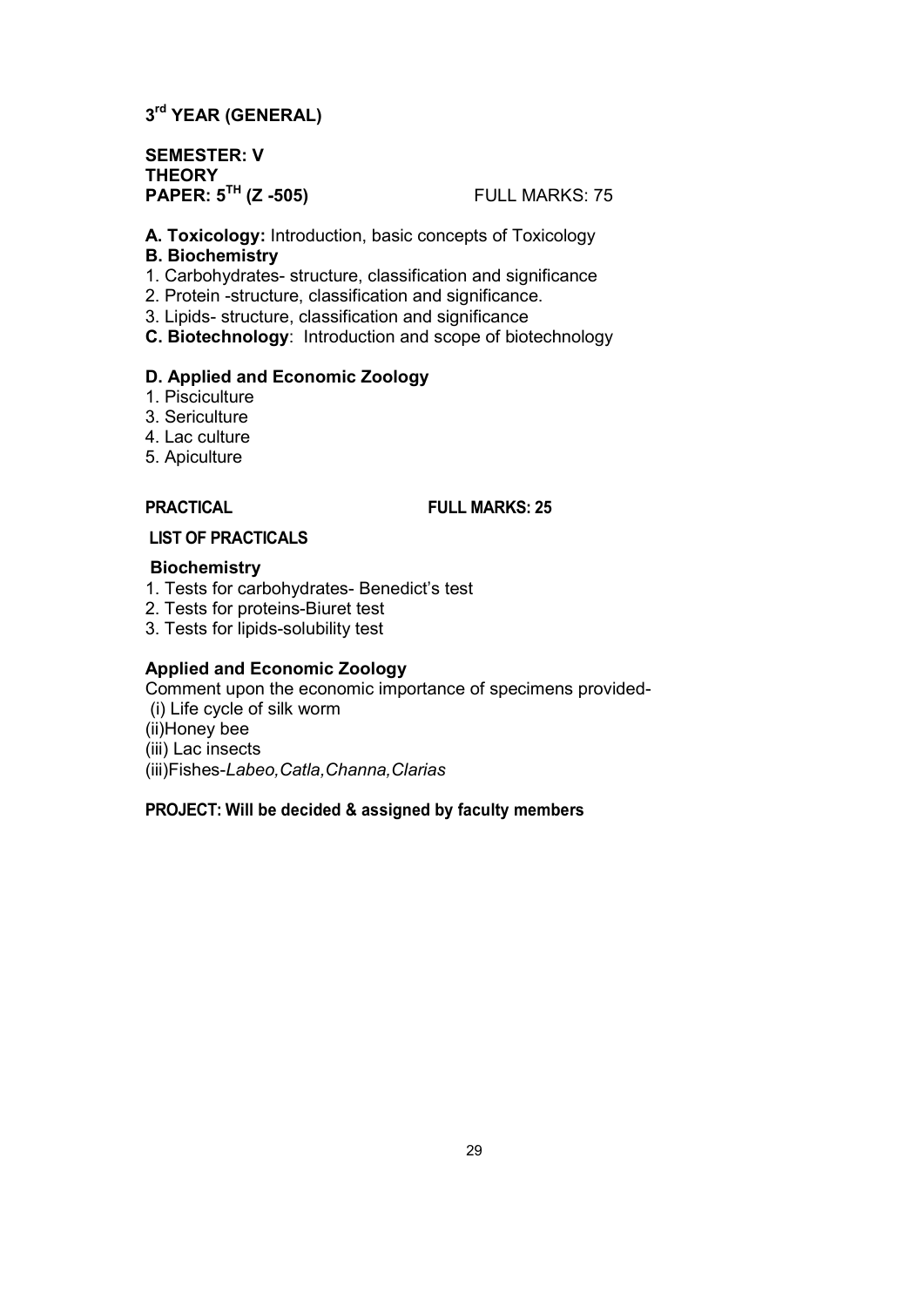**SEMESTER: VI THEORY PAPER: 6TH (Z- 606)** FULL MARKS: 75

#### **A. Cell Biology:**

Structure and functions of various cell organelles-Plasma membranes, Endoplasmic reticulum, Mitochondria, Golgi complex, Ribosomes, Lysosomes, Chromosome, Cell cycle

#### **B. Developmental Biology**

- 1. Development of chick upto three germ layers.
- 2. Development and functions of extra embryonic membranes in chick

#### **C. Mammalian Physiology**

- 1. Transport of Oxygen and Carbon dioxide.
- 2. Digestion and absorption of dietary constituents**.**
- 3. Physiology of urine formation and acid base balance

#### **D. Immunology**

1. Introduction and scope of Immunology.

#### **PRACTICAL FULL MARKS: 25**

#### **LIST OF PRACTICALS**

#### **Cell Biology**

1. Demonstration of Mitochondria in human buccal epithelium-vital staining by Janus green.

2. Demonstration of secretary granules-salivary gland of Cockroach-by neutral red

**3. Mitotic and Meiotic Metaphase cell plate preparation in onion root tip and grasshopper testis respectively** 

#### **Mammalian Physiology**

1. Bleeding and clotting time.

2. Preparation and staining of blood film and interpretation of result after light microscopy

#### **Developmental Biology**

Study of Whole mounts of-chick embryo-24, 48, 96 hrs

#### **PROJECT: Will be decided & assigned by faculty members**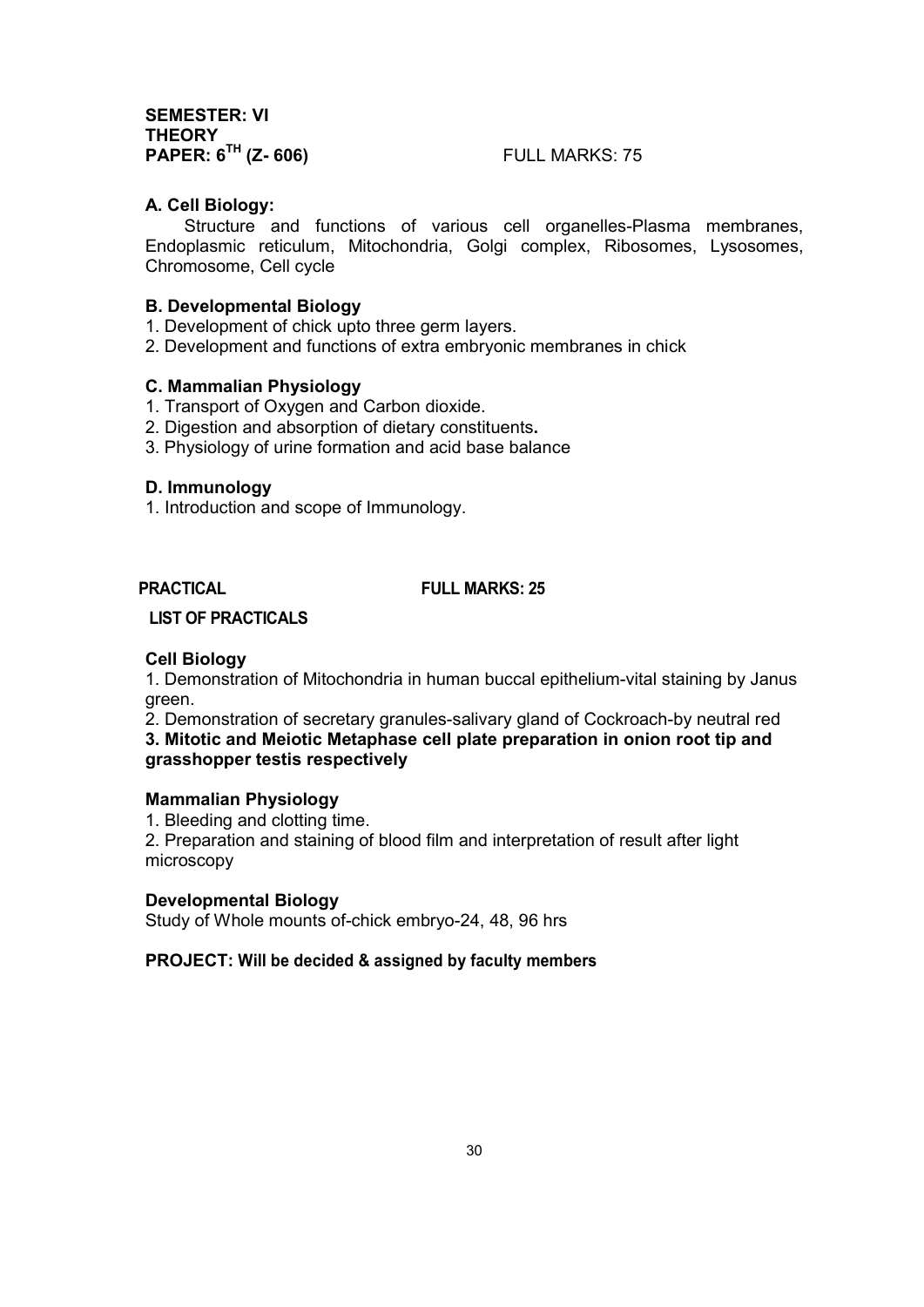#### **LIST OF RECOMMENDED BOOKS**

#### **INVERTEBRATE**

- 1. Barnes, R.D. Invertebrate Zoology -(W.B. Saunders Co.)
- 2. Hyman,L.H. : Ihe Invertebrates Vi. I & II (Mc graw Hill)
- 3. Invertebrate structure and function : Barrington (Nelson)
- 4. Kotpal,Agarwal & Khetrapal : Modern Textbook of zoology:Invertebrate (Rastogi publication)
- 5. R.L.Kotpal : Invertebrate series Protozoa to Minor phyla : (Rastogi publication)

#### **CHORDATES & COMPARATIVE ANATOMY**

- 1. The Chordates Alexander, R.M. (Cambridge University Press)
- 2. The Chordates Monaith, A. R. (Cambridge University Press)
- 3. Chordata Structure and Function Waterman, A. J. (Mac Millan Co.)
- 4. Young,J.Z. : Life of Vertebrates (Oxford University Press)
- 5. Hildebrand : Analysis of vertebrates Structure (Wiley)
- 6. Kingsley : Outline of Comparative anatomy (Central Book Depot)
- 7. George C.Kent & Larry Miller : Comparative Anatomy of the Vertebrates (W.C.B Publisher)
- 8. Noble,G.K.,The Biology of the Amphibia(Ney York)
- 9. Protochordata O.P.Saxena (S.Chand & Com.LTD)

#### **MOLECULAR BIOLOGY & CELL PHYSIOLOGY**

- 1. Cell and Molecular Biology De Robertis and De Robertis (Sander's College)
- 2. Cell Physiology A. Geese
- 3. Manual of Laboratory Exp. in Cell Biology (W.C.Brown publishers)
- 4. .Moleculer Biology of the Gene Watson, J.D et al (Benzamin/ Commings
- 5. Molecular Biology Glick College Zoology: Boolotian and Stiles (Mac Miilan)
- 6. Molecular Cell Biology J. Darnel! et al, American Book. lnc.U.S.A.
- 7. Molecular Biology of the Cell-B.Alberts, et. al. Garland Publishing. Inc. New York.
- 8. Jha, A.P. Genes and Evolution, John Pub. N. Delhi.
- 9. Introduction to Parctical Molecular Biology, P.O. Dabre, John Willey & Sons Ltd.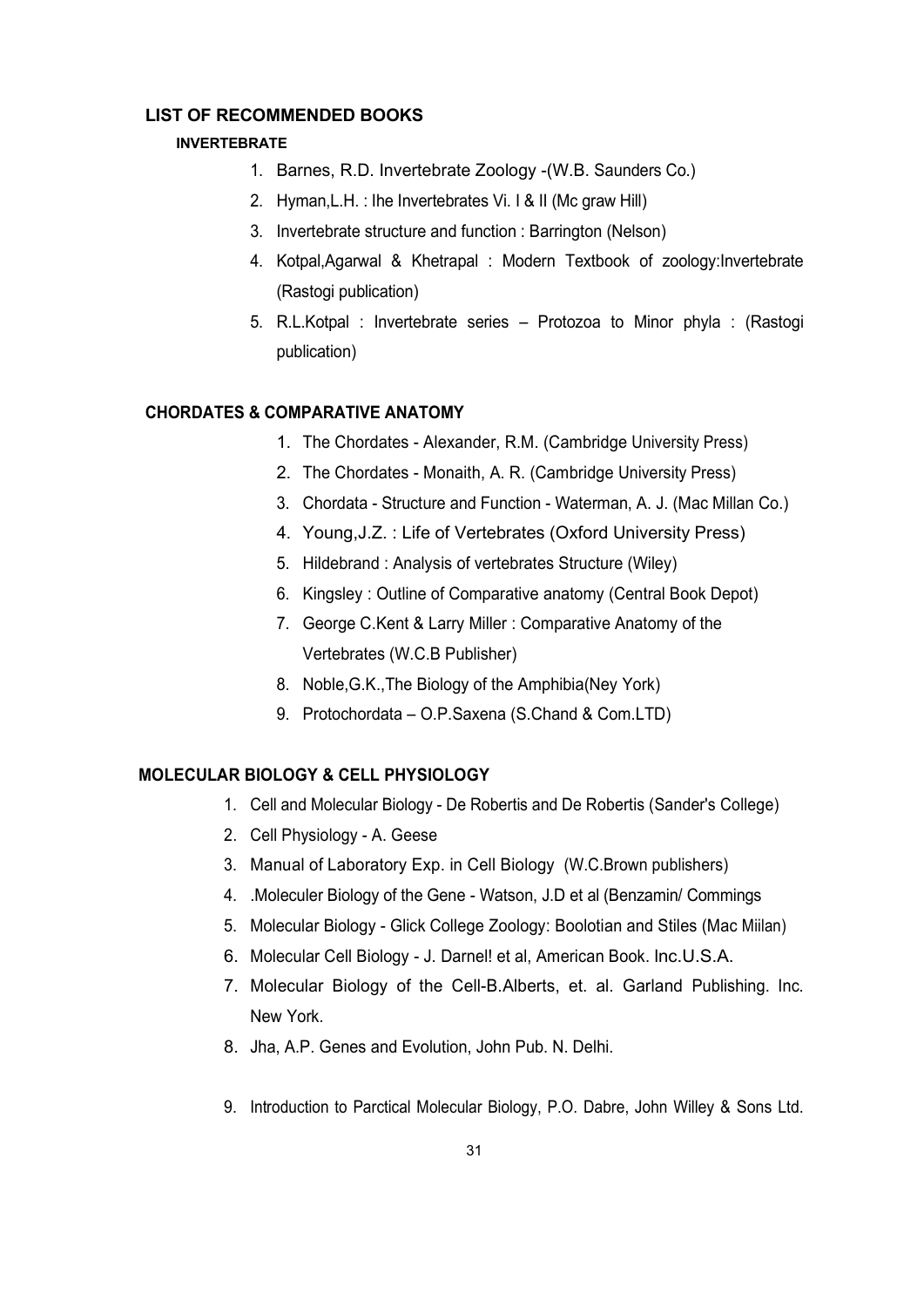N. York.

- 10.De Robertis and De Robertis : Cell and Molecular Biology (Saubders College)
- 11.Edward Gasque:Manual of Laboratoey Exp. In cell biology (MacMillan)
- 12.Lodish et.al. : Molecular Cell Biology (Freeman)

#### **ANIMAL PHYSIOLOGY**

- **1.** Animal Physiology Eckert, R. (W. H. Freeman)
- 2. Review of Medical physiology, Ganong (Lange)
- 3. .Reproductive Physiology (Nalbandov, A.V.)
- 4. General & Comparative Physiology Hoar (Prentics Hall)
- 5. Animal Physiology Neilsen (Cambridge)
- 6. Comparative Animal Physiology Progser (Satish Book Enterprise)

#### **BIOCHEMISTRY**

- **1.** Biochemistry :Stryer,L. (Freeman)
- **2.** Outline of Biochemistry: Cornet (Willy)
- 3. Biologist's Guide to Principles & Techniques of Practical Biochemistry, K. Willson & K.H.Goulding. ELBS Ed.
- 4. Rummer. L. Practical Biochemistry, Tata Mac Graw.

#### **ENDOCRINOLOGY**

- 1. Endocrinology Hadley.
- 2. General Endocrinology Bagnara, and Turner (W.B. Saunders)
- 3. Endocrinology Hadley'(Prentice Hall)
- 4. E.J.W. Barrington General & Comparative Endocrinology, Oxford, Clarendon Press.
- 5. P.J.Bentley, Comparative Vertebrate Endocrinology, Cambridge University Press.
- 6. R.H. Williams Text Book of Endocrinology. W.B. Saunders.
- 7. C.R. Martin Endocrine Physiology, oxford.
- 8. A Gorbman et al. Comparative Endrocrinology. John Willey & Sons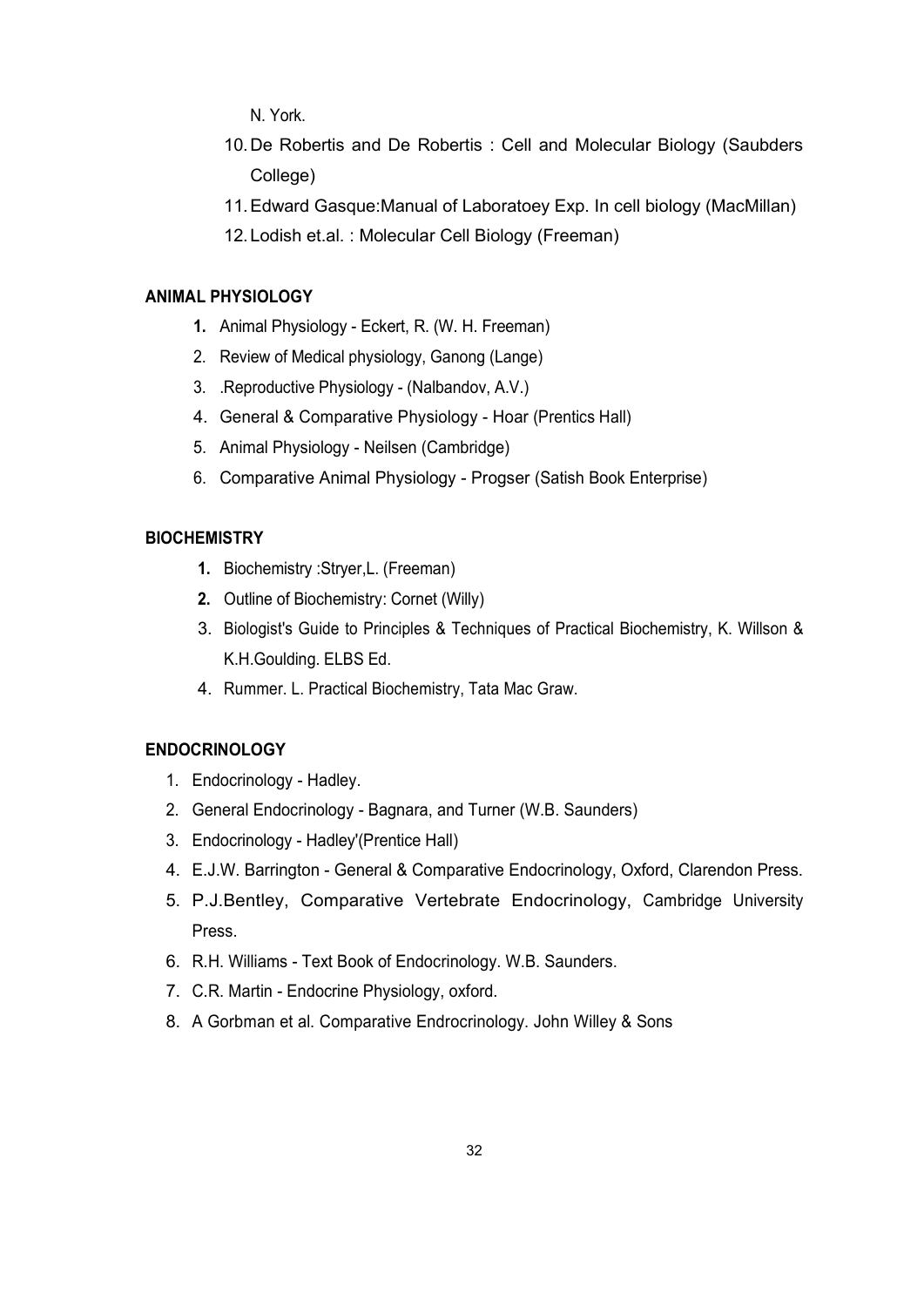#### **EVOLUTION**

- 1. Introduction to Evolution Moody (Indian Ed)
- 2. Evolution Savege (Holt, Reimhart, Winston)
- 3. Natural History & Evolution.Chapman & Hall. N. York
- 4. King M. Species Evolution, The Role of Chromosomal change, The cam, Univ, Press.
- 5. Strik Berger, M.W. Evolution, Jones & Bartett. Publishers, Boston, London
- 6. Dobzhansky,Ayala,Stenbbins & Valentine : Evolution (WH Freeman)
- 7. Dobzhansky :Genetics & Origin of Species(Columbia University Press)
- 8. Major : Population,Species & Evolution
- 9. White : Animal Cytology & Evolution
- 10. Berrill,N.J. : The Origin Of Vertebrates
- 11. Colbert,E.H.:Evolution of the vertebrates
- 12. Romer,A.S.: Vertebrate Palaeontology(University of Chicago Press)
- 13. An Introduction to Palaeontology –A.P.Tyagi(S.Chand & Com.LTD)

#### **ECOLOGY**

- 1. Ecology Odum (Amerind)
- 2. Fundamentals of Ecology Odum (Saunders)
- 3. Ecology Ricklets (W.H. Freeman)
- 4. Krebs. C.J.Ecology Harpar & Row,-N.York.
- 5. Krebs. C.J.Ecological methodology, Harpar & Row, N. York.

#### **GENETICS**

- 1. .Genetics (Mac Millan) Strikberger
- 2. Genetics Farnsworth (Harper & Raw)
- 3. Principles of Genetics :E.J.Gardner,M.J.Simmons & D.P.Snustand (John Wiley & Sons,INC)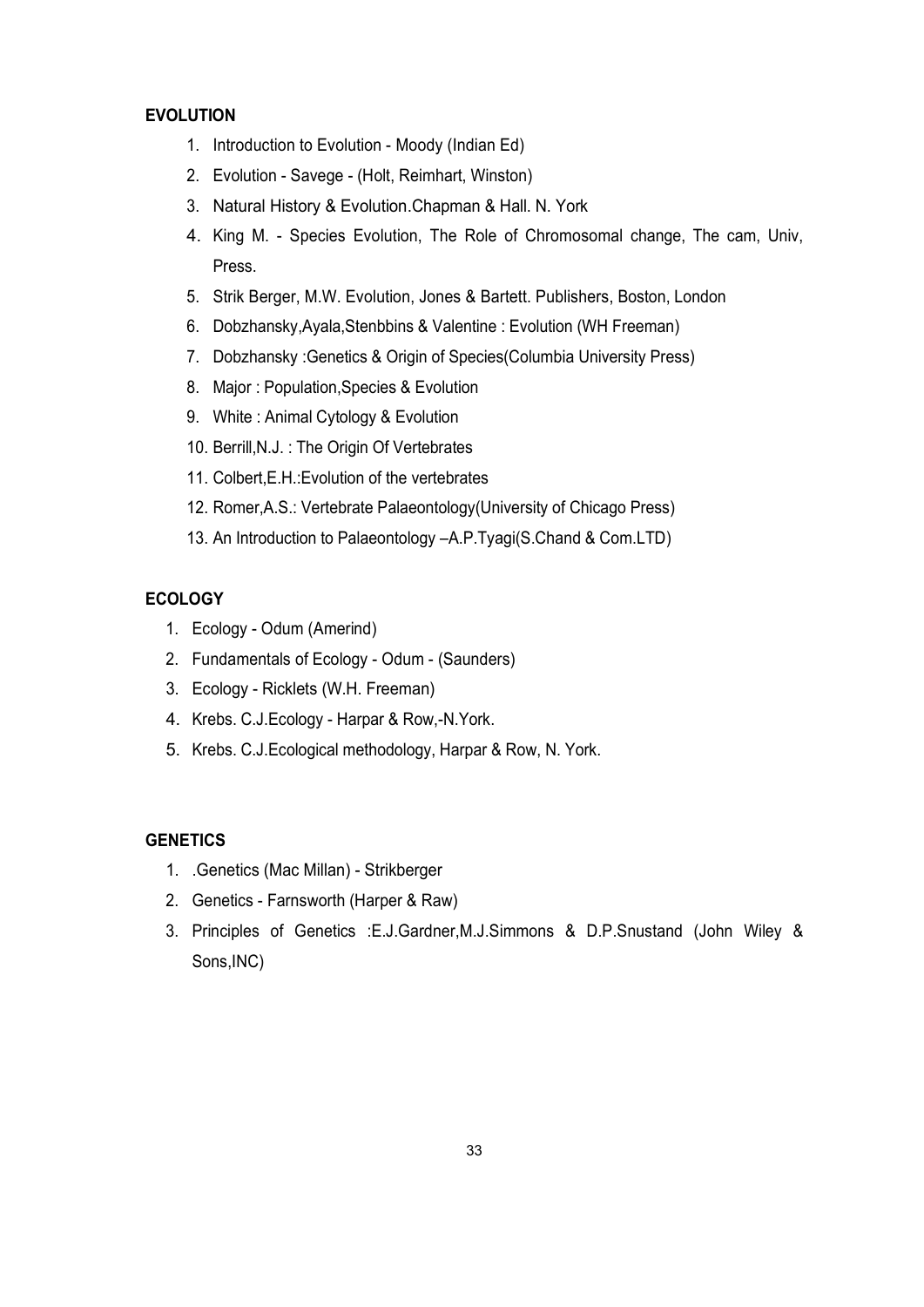#### **BIOTECHNOLOGY**

- 1. 1. Principles of Gene Manipulation An introduction to genetic engineering R.W. Old, and S.B. Primrose.) (VCH, Publishers)
- 2. Molcular Biology & Biotechnology R. A. Meyers (ed)
- 3. Glick : Molecular Biotechnology
- 4. Animal Cell Culture –A Practical Approach ,Ed.John R.W.Masters,IRL Press

#### **EMBRYOLOGY**

- 1. Introduction to Embroyology Balinsky (CBS College publishers
- 2. Developmental Biology Biology Berril, N. J. (Tata- Mc Graw Hill)
- 3. An outlines of Animal Development, -Davenport (Addison Werley)
- 4. Biology of Developmental system Grant
- 5. Developmental Biology Subramaniyan, T (Narosa publishing House)
- 6. Development Biology A Modern Sythesis, Rao, K.V. (oxford, IBM, Publishers)
- 7. Schatten & Schatten Molecular Biology of Fertilization.
- 8. F.T.Longo Fertilization, Chapman & Hall
- **9.** Developmental Biology Gilbert (Sinour)
- 10. Gilbert : Developmental Biology
- 11. Chordate Embryology : Verma & Agarwal : S.Chand & Com.LTD)

#### **GENERAL**

- 1. Biology (Benzamin) Campbell Text book of Zoology,
- 2. Text Book of Applied Entomology Srivastava (Kalyani Pulishers)
- 3. Invertebrate structure and Function Barrington (Nelson)
- 4. College Zoology Boolootin & Stiles ( Mac Millan)
- 5. A manual of Zoology Part I Invertebrate -Ekambernath I Year (5. Vishwanathan)
- 6. Integrated Principles of Zoology Hickman, Robert and Hickman( Timer Mirror Mosby)
- 7. A life of Invertebrates Russel Hunter (Mac Millan)
- 8. .Russei Hunter, W.D. A Biology of Higher Invertebrates.
- **9.** Read, C.P. Animal Parasitism Prentice Hall Inc. New Jersey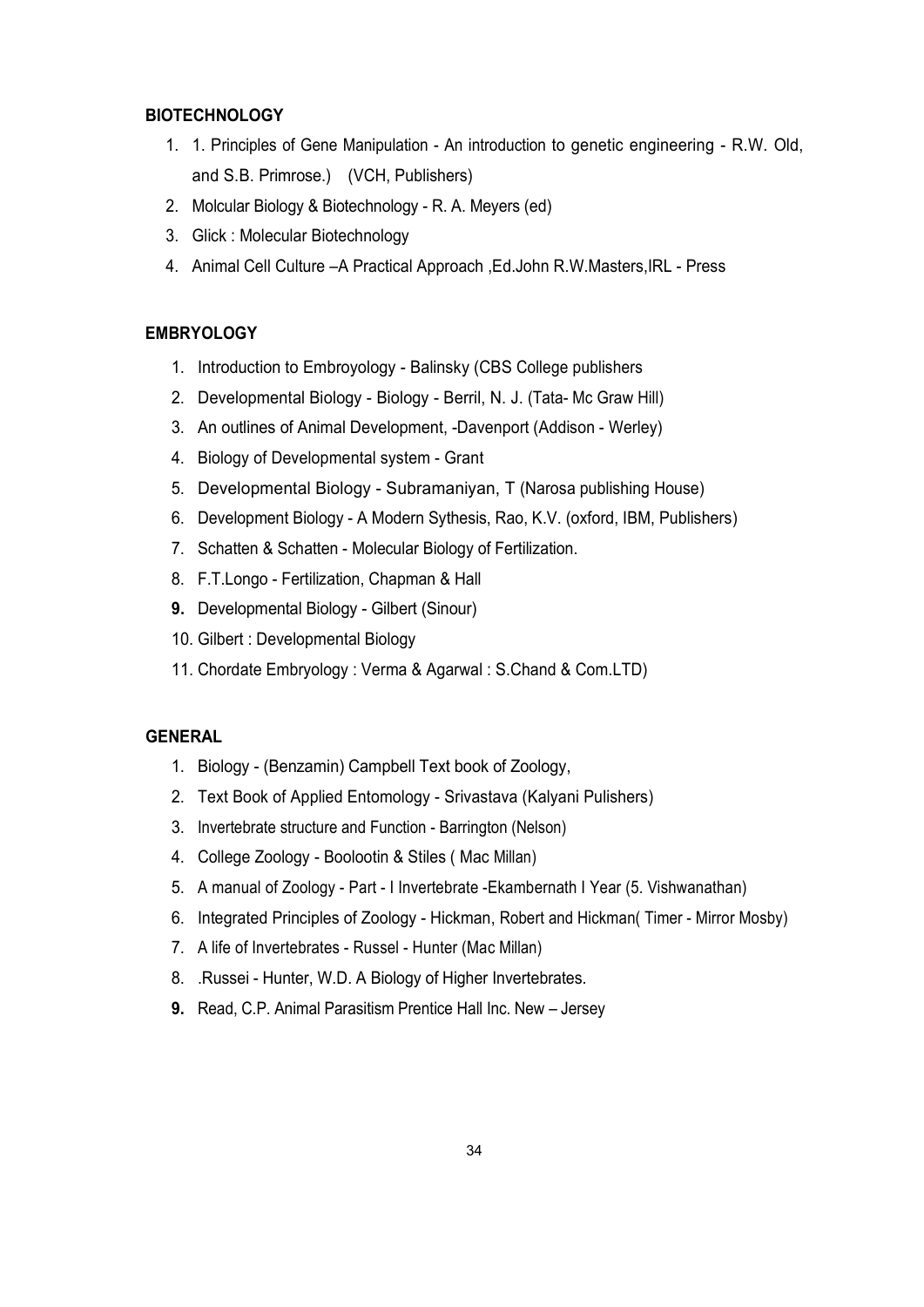- 10. Gruch' G.C.-Clinical haematoiogy in Medical Practice. (Eds. D. Penigton, B. Rush and P. Castai di) (1984)
- 11. Saidapur,S.K.: Reproductive Cycle (Allied Publishers)
- 12. Nalbanov,A.V.,Reproductive Physiology
- 13. .13. Welch : Limnology (McGraw Hill)
- 14. Marshall and Williams : Text book of zoology
- 15. Wolfe : Biology the Foundations (wadsworth)
- 16. Parker & Haswell : Text Book of Zoolgy Vol.I & II (Mcmillan)
- 17. Gee,E.P.:The Wild life of India(Collins,London)
- 18. Cell Biology,Genetics,Evolution & Ecology: P.S.Verma & V.K.Agarwal : S.Chand & Co.LTD)

#### **BIO- DIVERSITY & TAXONOMY**

- 1. M. Kato The Biology of Bio-diversity, Springer
- 2. E.O.Wilson Biodiversity, Academic Press, Washington
- 3. G. G. Simpson Principles of Animal Taxonomy. Oxford IBH, Publishing Co.
- 4. E. Mayer. Elements of Taxonomy.
- 5. E.O.Wilson, The Diversity of Life (The College Edition) W. W. Northern & co.
- 6. B.K. Tikador Threatened Animals of India ZSI Publicatio,Calcutta,

#### **BIOSTATISTICS**

- 1. Batschelet E. Introduction to Mathematics for life Scientist,Springer-Verlag Berlin.
- 2. Sokal, R.R. and F.J. Rohif, Biometry (Freeman)
- 3. Sendecor, G.W. & W. G. Cochran. Statistical Methods, Affiliated East west Press, New Delhi. (Ind. ed)
- **4.** Murray, J. D. Mathematical Biology, Springer Verlag, Berlin